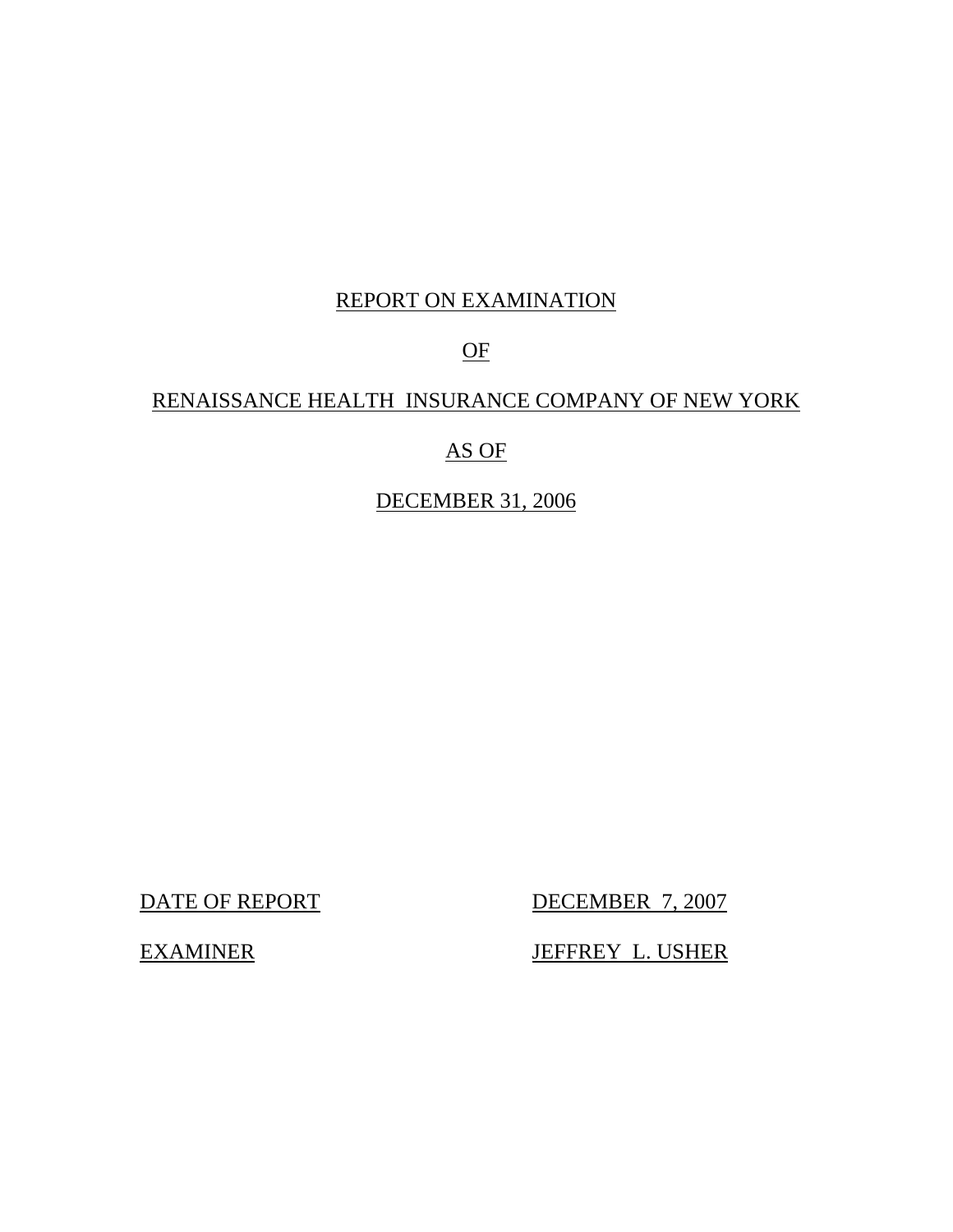# **TABLE OF CONTENTS** TABLE OF CONTENTS ITEM NO. PAGE NO.

# **ITEM NO.**

| 1. | Scope of examination                                                                                                | $\overline{2}$                 |
|----|---------------------------------------------------------------------------------------------------------------------|--------------------------------|
| 2. | Executive summary                                                                                                   | 3                              |
| 3. | <b>Description of Company</b>                                                                                       | 4                              |
|    | A. Management<br>B. Territory and plan of operation<br>C. Holding Company system<br>D. Significant operating ratios | 5<br>$\overline{7}$<br>7<br>10 |
| 4. | <b>Financial statements</b>                                                                                         | 12                             |
|    | A. Balance sheet<br>B. Statement of revenue $&$ expenses and change<br>in capital and surplus                       | 12<br>14                       |
| 5. | Claims unpaid                                                                                                       | 15                             |
| 6. | Market conduct activities                                                                                           | 16                             |
| 7. | Summary of comments and recommendations                                                                             | 22                             |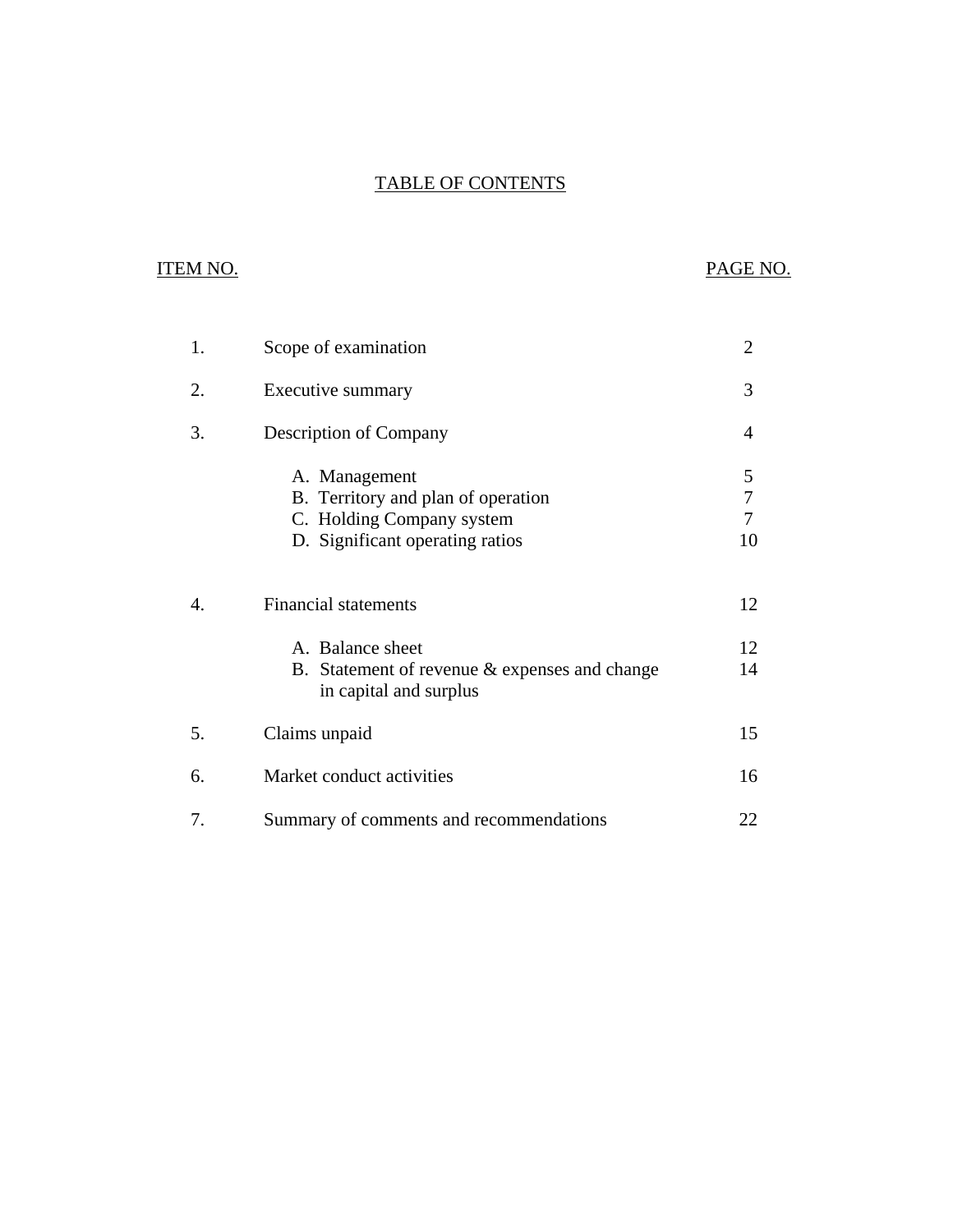

STATE OF NEW YORK INSURANCE DEPARTMENT 25 BEAVER STREET NEW YORK, NEW YORK, 10004

Governor

Eliot Spitzer Eric R. Dinallo Superintendent of Insurance

December 7, 2007

Honorable Eric R. Dinallo Superintendent of Insurance Albany, New York 12257

Sir:

Pursuant to the provisions of the New York Insurance Law, and in compliance with the instructions contained in Appointment Number 22635 dated May 1, 2007, attached hereto, I have made an examination into the condition and affairs of Renaissance Health Insurance Company of New York, an accident and health insurance company licensed under Article 42 of the New York Insurance Law. The following report is respectfully submitted.

The examination was conducted at the Company's home office located at 116 John Street,  $18^{th}$  Floor, New York, NY 10038.

Wherever the designations "the Company" or "RHICNY" appear herein without qualification, they should be understood to indicate the Renaissance Health Insurance Company of New York.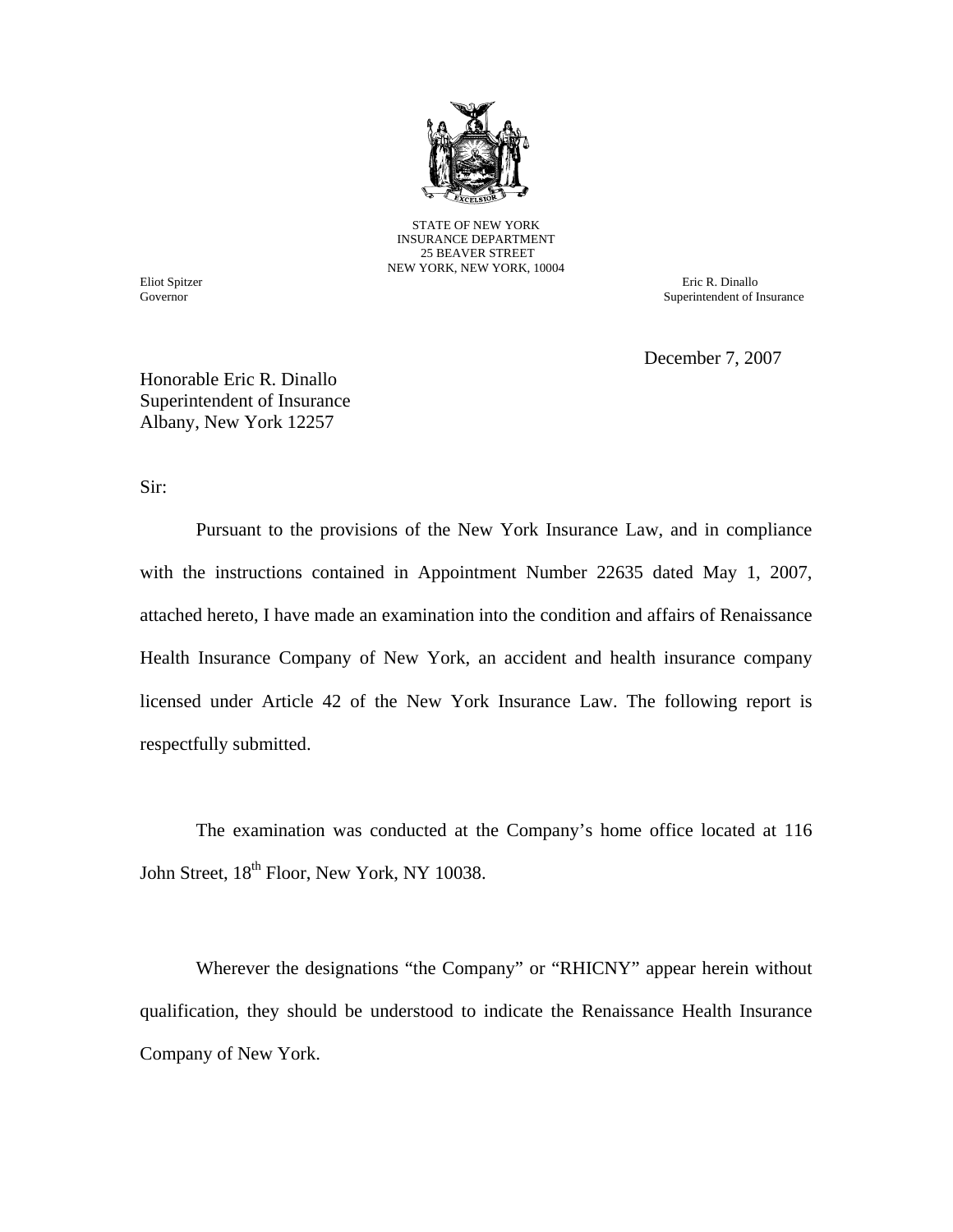#### 1. SCOPE OF EXAMINATION

<span id="page-3-0"></span>The previous examination was conducted as of December 31, 1999. This examination covered the seven year period from January 1, 2000 to December 31, 2006. Transactions occurring subsequent to this period were reviewed where deemed appropriate by the examiner.

The examination comprised of a complete verification of assets, liabilities and surplus as of December 31, 2006, in accordance with statutory accounting principles as adopted by this Department, a review of income and disbursements deemed necessary to accomplish such verification, and utilized to the extent considered appropriate, work performed by the Company's independent certified public accountants. A review or audit was also made of the following items as called for in the Examiners Handbook of the National Association of Insurance Commissioners (NAIC):

> History of the Company Management and control Corporate records Fidelity bonds and other insurance Territory and plan of operation Growth of the Company Business in force Loss experience Accounts and records Market conduct activities

A review was also made to ascertain what action was taken by the Company with regard to comments and recommendations made in the prior report on examination.

This report on examination is confined to financial statements and comments on those matters which involve departures from laws, regulations or rules, or which are deemed to require explanation or description.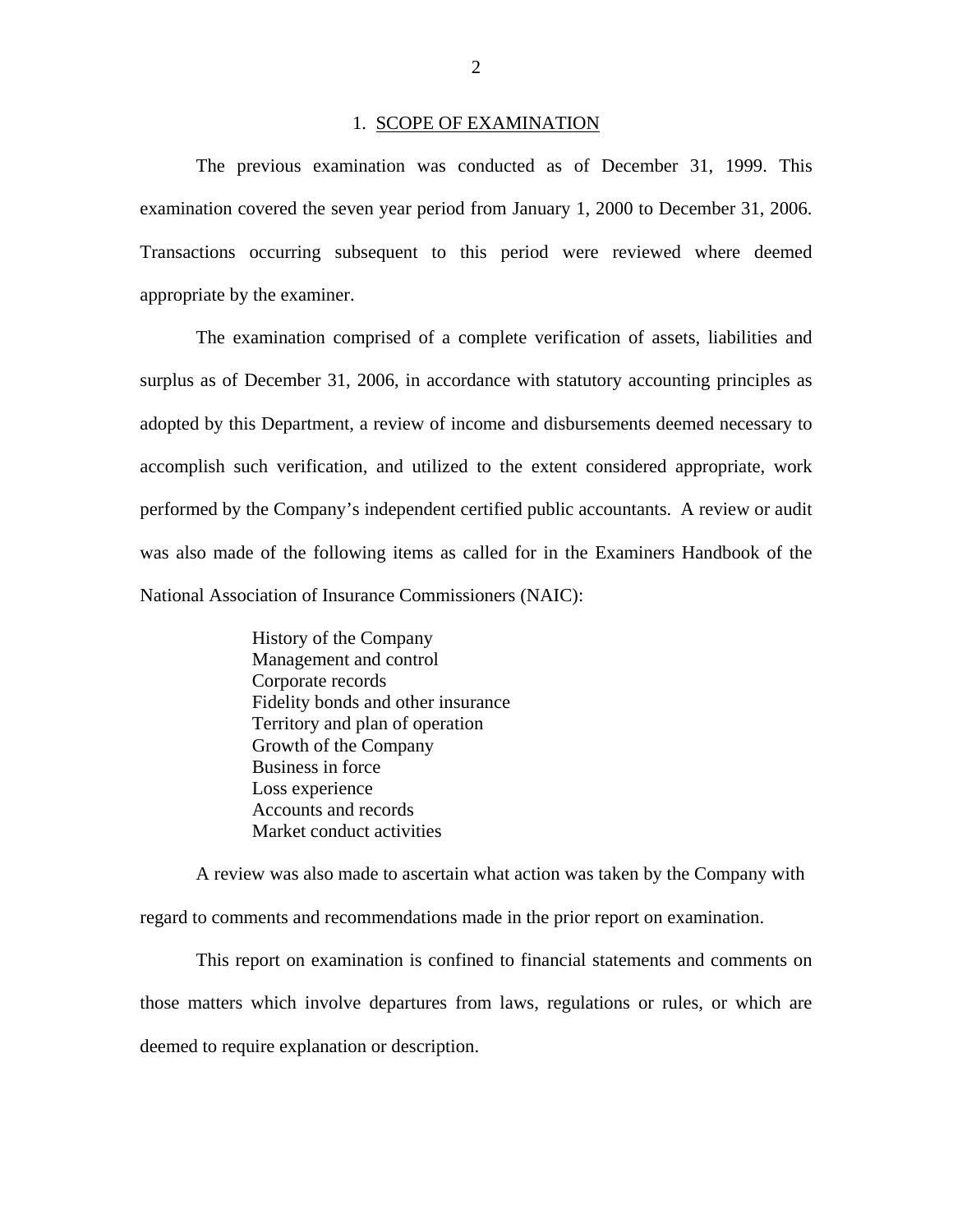# 2. EXECUTIVE SUMMARY

<span id="page-4-0"></span>The results of this examination revealed certain operational deficiencies that directly impacted the Company's compliance with the New York Insurance Law or Regulations. Significant findings relative to this examination are as follows:

- The Company has discounted and deviated from its filed and approved rates with the New York Insurance Department.
- The Company issued unapproved policy forms and charged unapproved premium rates relative to an individual retirement program group.
- The Company did not issue proper Explanation of Benefits statements (EOBs) to its members.
- The Company does not have in place a utilization review program in accordance with the requirements of Article 49 of the New York Insurance Law.

The examination findings are described in greater detail in the remainder of this

report.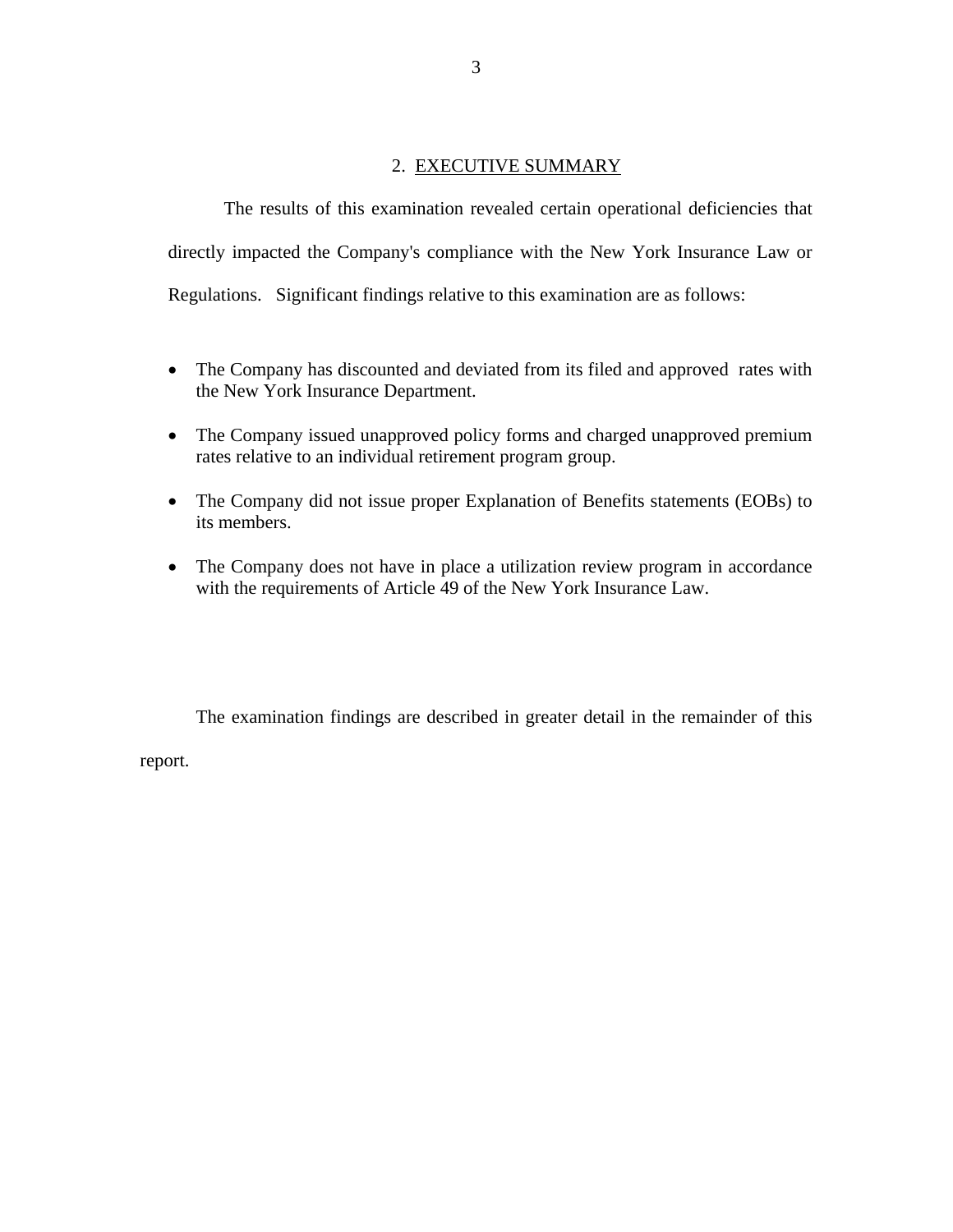#### 3. DESCRIPTION OF COMPANY

<span id="page-5-0"></span>RHICNY was incorporated May 21, 1979 as the "Arista Insurance Company," a property & casualty insurance company licensed under the laws of the State of New York. It commenced doing business on October 11, 1979. On August 19, 2002 Delta Dental Plan of Indiana acquired all the issued and outstanding shares of Arista. On September 16, 2003, Arista Insurance Company amended its Articles of Incorporation and by-Laws and acted to change its Certificate of Authority in the State of New York from a property and casualty insurance company to an accident and health insurer, subject to Article 42 of the New York Insurance Law. On September 16, 2003 Arista Insurance Company also changed its name from Arista Insurance Company to Renaissance Health Insurance Company of New York ("RHICNY"). RHICNY is a forprofit corporation authorized to write accident and health and substantially similar kinds of insurance in the State of New York. Through its license, RHICNY offers dental indemnity insurance.

In March of 2006 the Company's ultimate parent company, Renaissance Health Service Corporation, reorganized its corporate structure. Several transactions among affiliates occurred at this time including the transfer of RHICNY to the Renaissance Holding Company (RHC). Delta Dental Plan of Indiana contributed its 100% ownership in RHICNY to the Renaissance Holding Company in exchange for stock of the Renaissance Holding Company. As a result of this transaction, Renaissance Holding Company became the immediate parent company of RHICNY.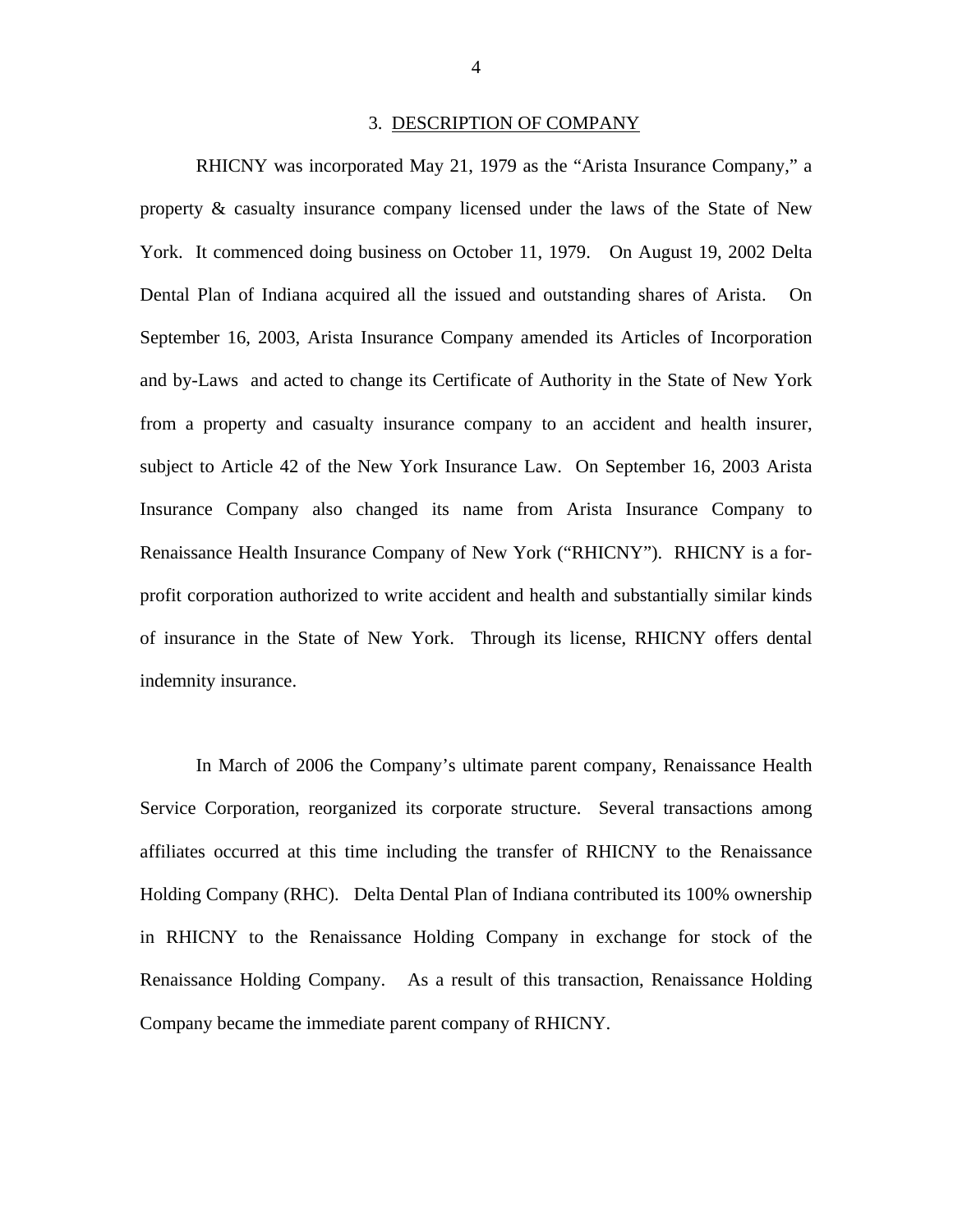# <span id="page-6-0"></span>A. **Management**

Pursuant to RHICNY's charter and by-laws, management of the Company is vested in a board of directors consisting of thirteen members. The board meets as needed throughout the year and holds an annual meeting each year. As of December 31, 2006, the directors of the Company were as follows:

| Name and Residence                                      | <b>Principal Business Affiliation</b>                                                                                     |
|---------------------------------------------------------|---------------------------------------------------------------------------------------------------------------------------|
| Thomas J. Fleszar, D.D.S., M.S.<br>Bloomfield Hills, MI | President & CEO,<br>Delta Dental Plan of Michigan, Inc.                                                                   |
| Lonell D. Rice<br>Southfield, MI                        | Senior Vice President,<br>Marketing & New Business Development,<br>Delta Dental Plan of Michigan, Inc.                    |
| Laura L. Czelada, CPA<br>East Lansing, MI               | <b>Executive Vice President, Chief Financial</b><br>Officer & Chief Information Officer,<br>Dental Plan of Michigan, Inc. |
| Patrick T. Cahill<br>Milford, MI                        | <b>Executive Vice President,</b><br><b>International Development</b><br>Delta Dental Plan of Michigan, Inc.               |
| Sherry L. Crisp<br>Haslett, MI                          | Senior Vice President, Operations,<br>Delta Dental Plan of Michigan, Inc.                                                 |
| Nancy E. Hostetler<br>Okemos, MI                        | Senior Vice President, Corporate &<br>Public Affairs,<br>Delta Dental Plan of Michigan, Inc.                              |
| Jed J. Jacobson, D.D.S., M.S., M.P.H.<br>Ann Arbor, MI  | Senior Vice President, Professional<br>Services Chief Science Officer,<br>Delta Dental Plan of Michigan, Inc.             |
| Matthew F. Majeske<br>New York, NY                      | Psychiatrist                                                                                                              |
| Linda K. Kisabeth<br>Bath, MI                           | Associate General Counsel,<br>Delta Dental Plan of Michigan, Inc.                                                         |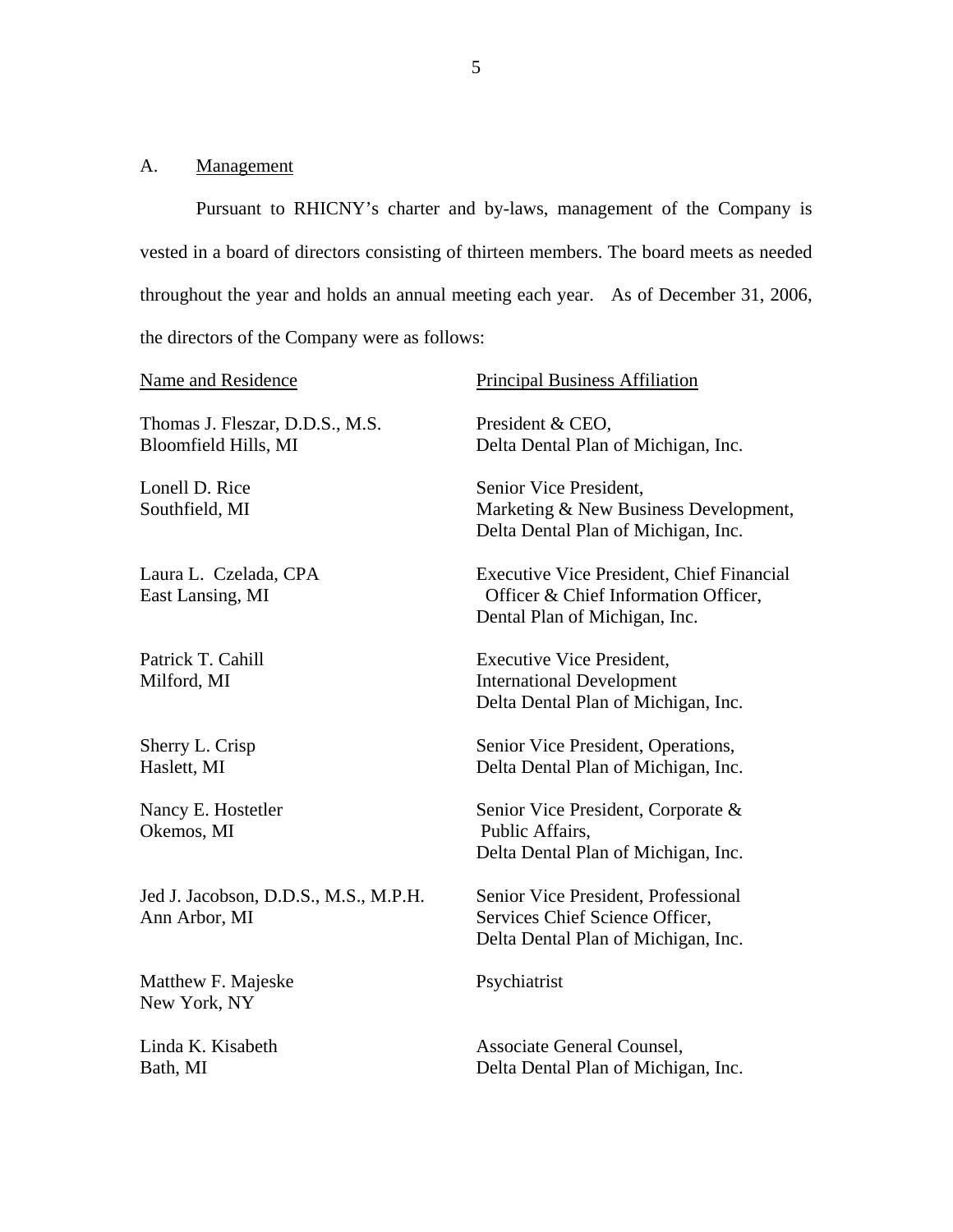Philip A. Wenk, D.D.S. President & CEO,

J. Thomas Perry Senior Vice President & CFO, Clarksville, TN Delta Dental Plan of Tennessee

James R. Sherin President & CEO, Delmar, NY Retail Council of New York State

Charles D. Floyd Executive Vice President, Williamston, MI Actuarial, Underwriting & Sales Delta Dental Plan of Michigan, Inc.

Brentwood, TN Delta Dental Plan of Tennessee

Article II, Section 2 of RHICNY's by-laws states that there shall be not less than one annual meeting of the board of directors held each year. Our review indicated that the board of directors has held meetings at least once each year. The minutes of all meetings of the board of directors were reviewed. The board of directors meetings were well attended during the exam period.

It was noted that the Company's officers and directors did not have on file conflict of interest statements for the years 2004 to present.

It is recommended that the Company ensure that conflict of interest statements for directors and officers are completed and maintained on file.

The Company's principal officers, as of December 31, 2006, were as follows:

| Name                            | Title                               |
|---------------------------------|-------------------------------------|
| Thomas J. Fleszar, D.D.S., M.S. | President and Chairman of the Board |
| Laura L. Czelada                | Vice President and Treasurer        |
| Lonell D. Rice                  | Vice President and Secretary        |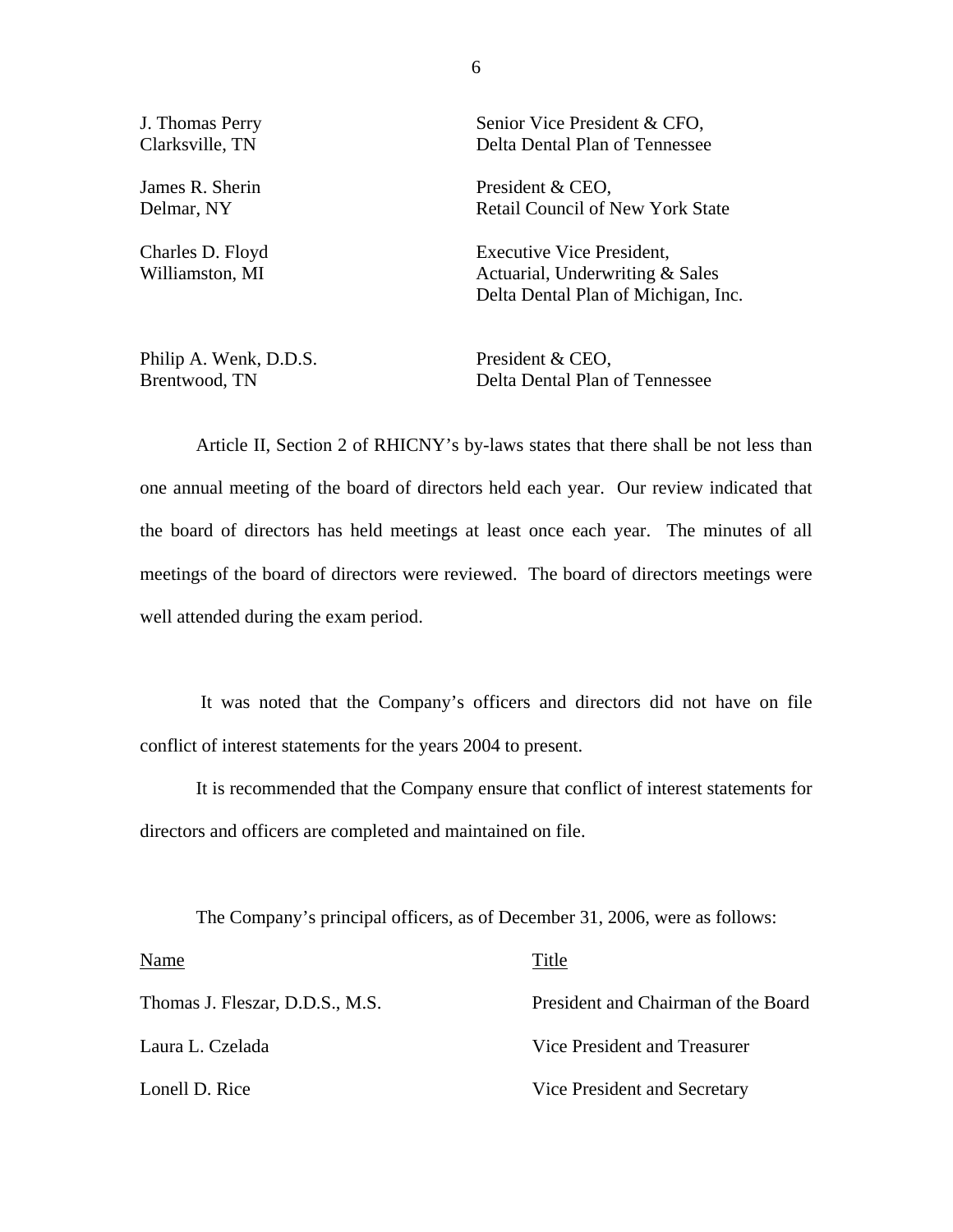| Stanley S. Mandell | Vice President Compliance                  |  |  |
|--------------------|--------------------------------------------|--|--|
| Madeline Toback    | <b>Assistant Vice President Operations</b> |  |  |

# B. Territory and Plan of Operation

RHICNY was licensed, as of September 16, 2003, to transact accident and health insurance business as defined by Section 1113(a)(3)(i) of the New York Insurance Law. The Company writes business in New York State only. In 2006, the Company wrote total direct premiums in the amount of \$2,888.

The following chart depicts RHICNY's membership at each year-end:

| 2003<br>$\frac{200J}{2}$ | 2004 | 2005 | 2006<br>$\sim$   |
|--------------------------|------|------|------------------|
|                          |      |      | າດ<br>$\angle 0$ |

# **Holding Company System**

C. Holding Company System<br>The following chart depicts the Company and its relationship with its immediate and ultimate parent companies as of December 31, 2006:

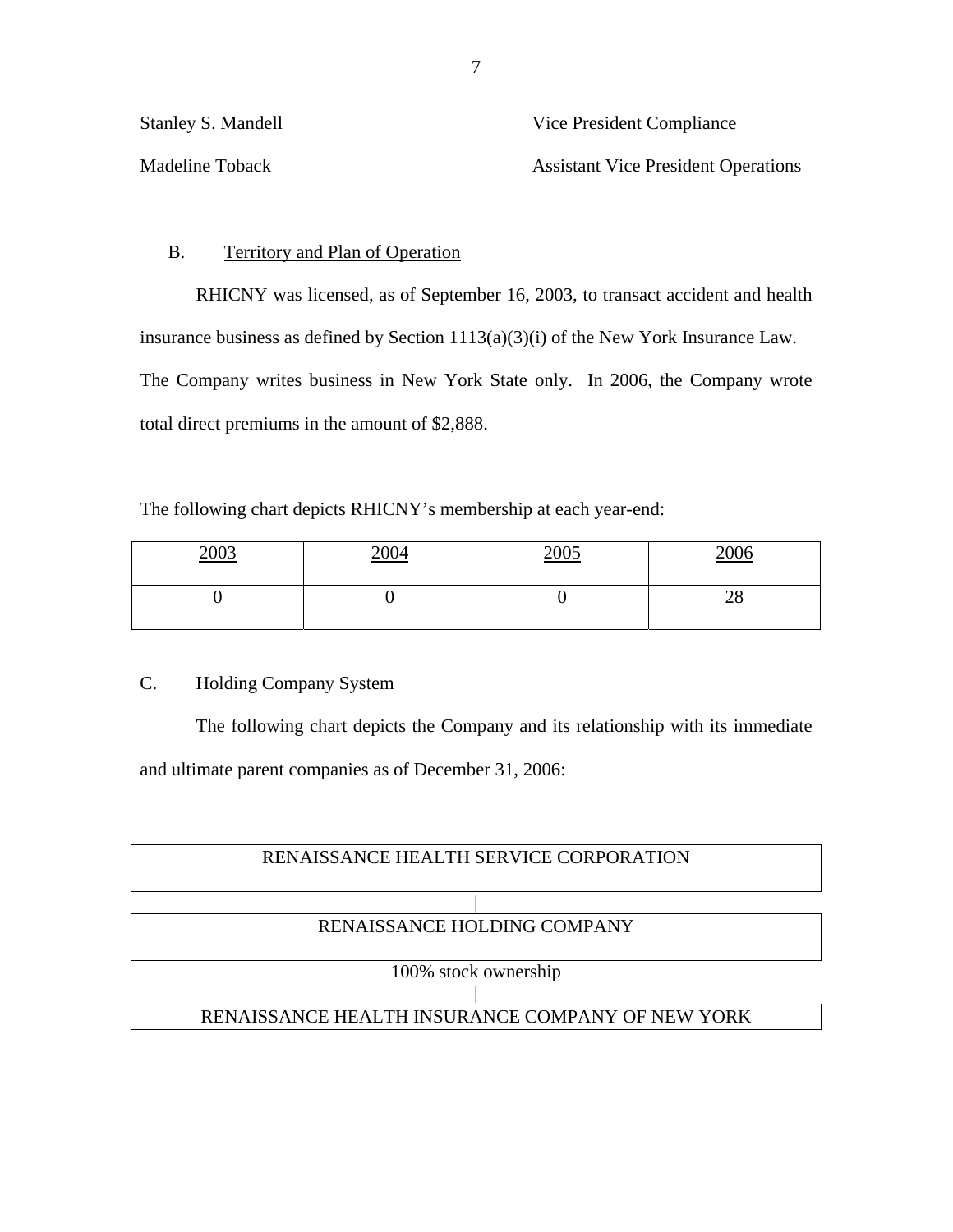It should be noted that at December 31, 2006, Renaissance Health Insurance Company of New York did not own or control directly or indirectly any subsidiaries.

#### Renaissance Health Service Corporation (RHSC)

Renaissance Health Service Corporation is the ultimate parent of the Company.

As noted earlier in this report, in March of 2006, Renaissance Health Service Corporation, reorganized its corporate structure. Several transactions among affiliates occurred at this time including the transfer of 100% of the common stock of RHICNY to Renaissance Holding Company (RHC), a for-profit subsidiary of RHSC.

#### Renaissance Holding Company (RHC)

As detailed in Section 3 of this report, on August 19, 2002, Delta Dental Plan of Indiana acquired 100% of the outstanding shares of Arista Insurance Company. On September 16, 2003 Arista Insurance Company's name was changed to Renaissance Health Insurance Company of New York (RHICNY).

In March, 2006, Delta Dental Plan of Indiana's parent corporation, Renaissance Health Service Corporation, underwent a corporate structure change. Such corporate structure change resulted in Delta Dental Plan of Indiana contributing its 100% ownership of RHICNY to the Renaissance Holding Company in exchange for 100 shares of stock of the Renaissance Holding Company. As a result of this transaction, Delta Dental Plan of Indiana obtained a 12.95% ownership of Renaissance Holding Company at the time. Also, as a result of this transaction RHC became the immediate parent company of RHICNY.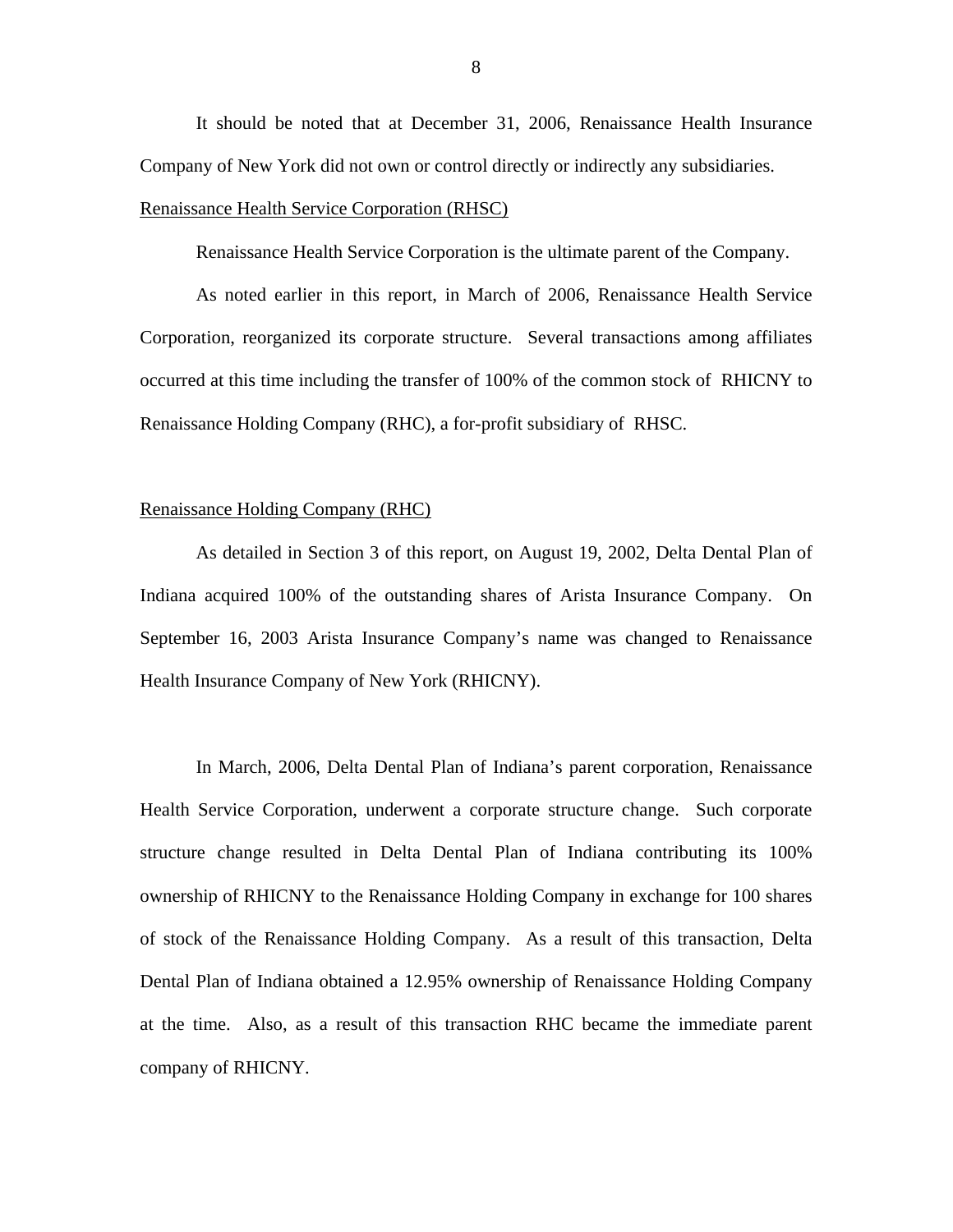A review was conducted of the Company filings required by Article 15 of the New York Insurance Law and Part 80-1.4 of Department Regulation 52 (11 NYCRR 80- 1.4). It was determined that the Company was in compliance with those requirements.

The following is a description of the inter-company agreements in effect as of the examination date:

#### 1. Management Agreement

As of August 13, 2003, RHICNY maintained a management agreement with Delta Dental Plan of Michigan, Inc. (DDPMI) which was approved by the New York State Insurance Department. This agreement remains in effect until terminated by Delta Dental Plan of Michigan, Inc. or RHICNY. Either party may terminate the agreement by giving the other entity written notice of termination at least sixty (60) days prior to termination or, if terminated immediately, upon mutual consent. The management agreement provides for DDPMI to render services to RHICNY. These services include but are not limited to administration and related services, underwriting services, data processing and related services, claims processing and payment services, contract holder and related services, including billing and collecting of premiums, investment and related services, marketing and related services, record keeping, accounting and reporting services, reinsurance services and provider relations services.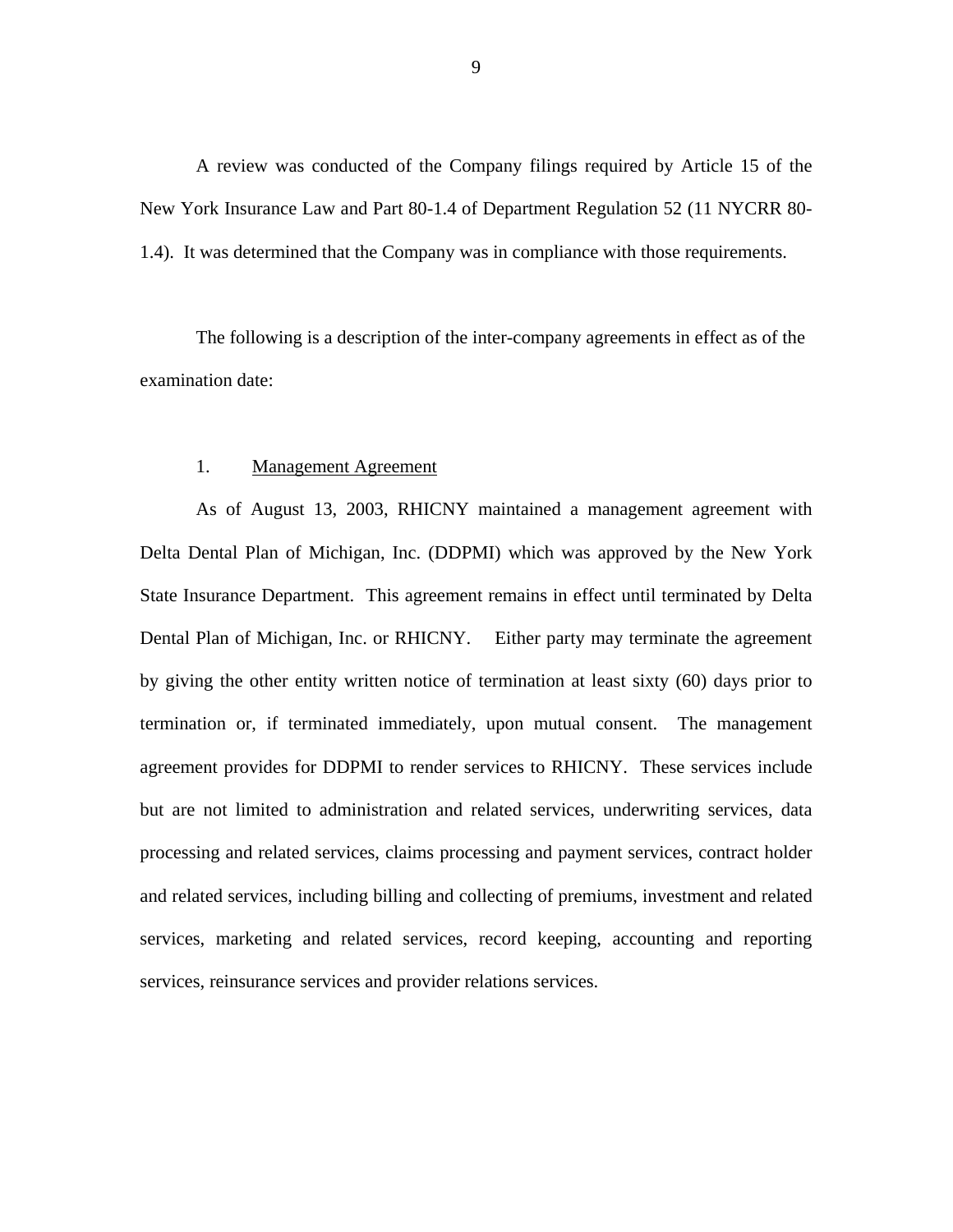As of August 1, 2007, RHICNY executed a management agreement with Renaissance Life & Health Insurance Company of America (RLHICA) which was approved by the New York State Insurance Department. This agreement includes some of the same provided services as the above stated DDPMI agreement but for different aspects of the company's business. This agreement remains in effect until terminated by RLHICA or RHICNY. Either party may terminate the agreement by giving the other entity written notice of termination at least sixty (60) days prior to termination or, if terminated immediately, upon mutual consent. The management agreement provides for RLHICA to render services to RHICNY. These services include but are not limited to administration and related services, underwriting services, actuarial services, data processing and related services, claims processing and payment services, contract holder and related services, including billing and collecting of premiums, agent related services, customer service and related services, eligibility maintenance, marketing and related services, record keeping, accounting and reporting services and provider relations services.

#### D. Significant Operating Ratios

The underwriting ratios presented below are on an earned-incurred basis and encompass the seven year period covered by this examination:

|                                 | Amounts    | Ratios          |
|---------------------------------|------------|-----------------|
| Claims                          | \$4.459    | 154.39 %        |
| Claim adjustment expenses       | 125        | 4.32 %          |
| General administrative expenses | 515,405    | 17,846.43 %     |
| Net underwriting gain (loss)    | (517, 101) | $(17,905.15\%)$ |
| Premium Revenue                 |            | $(00.00\%$      |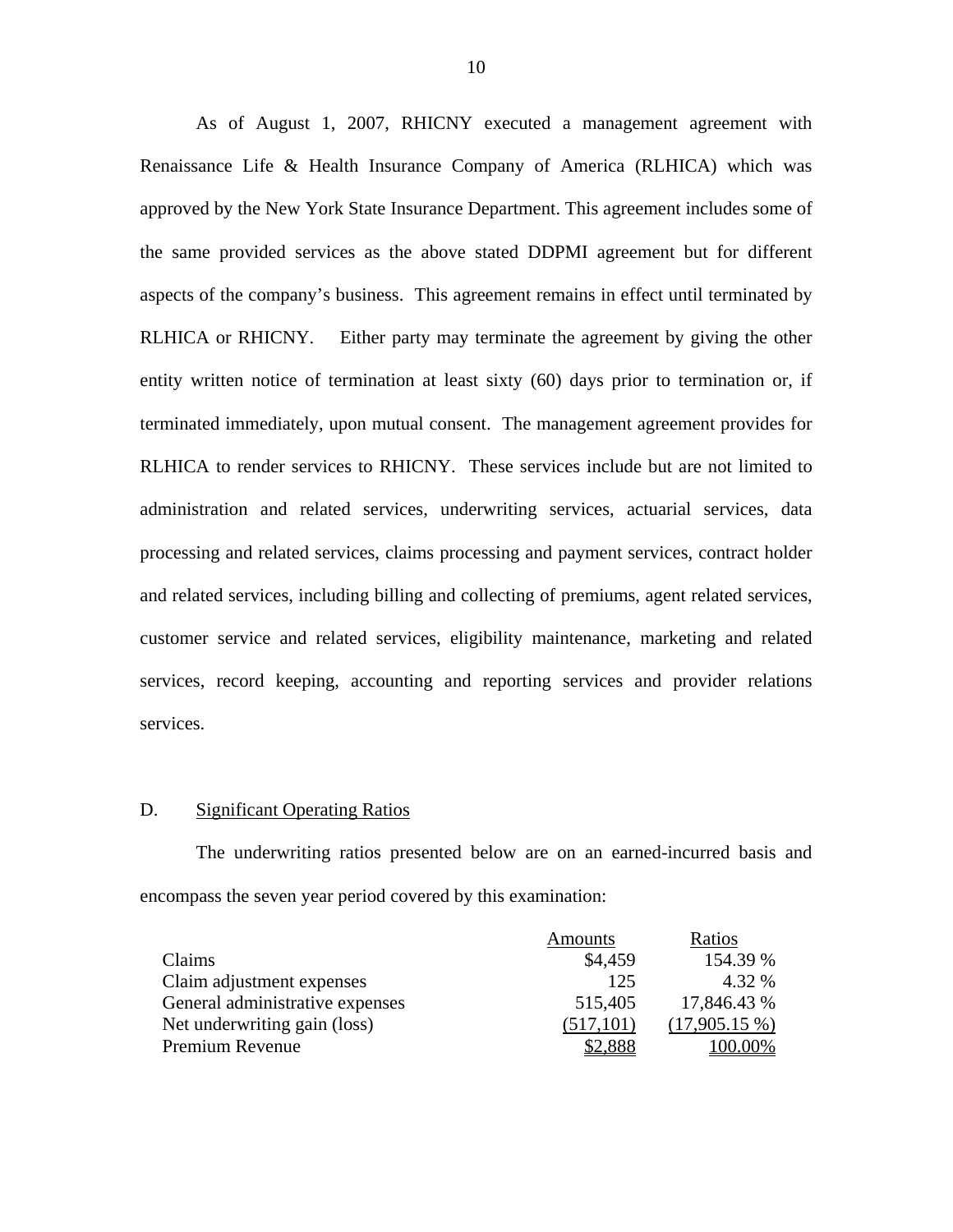General administrative expenses included start-up costs relative to the Company's accident and health business initiated in 2006.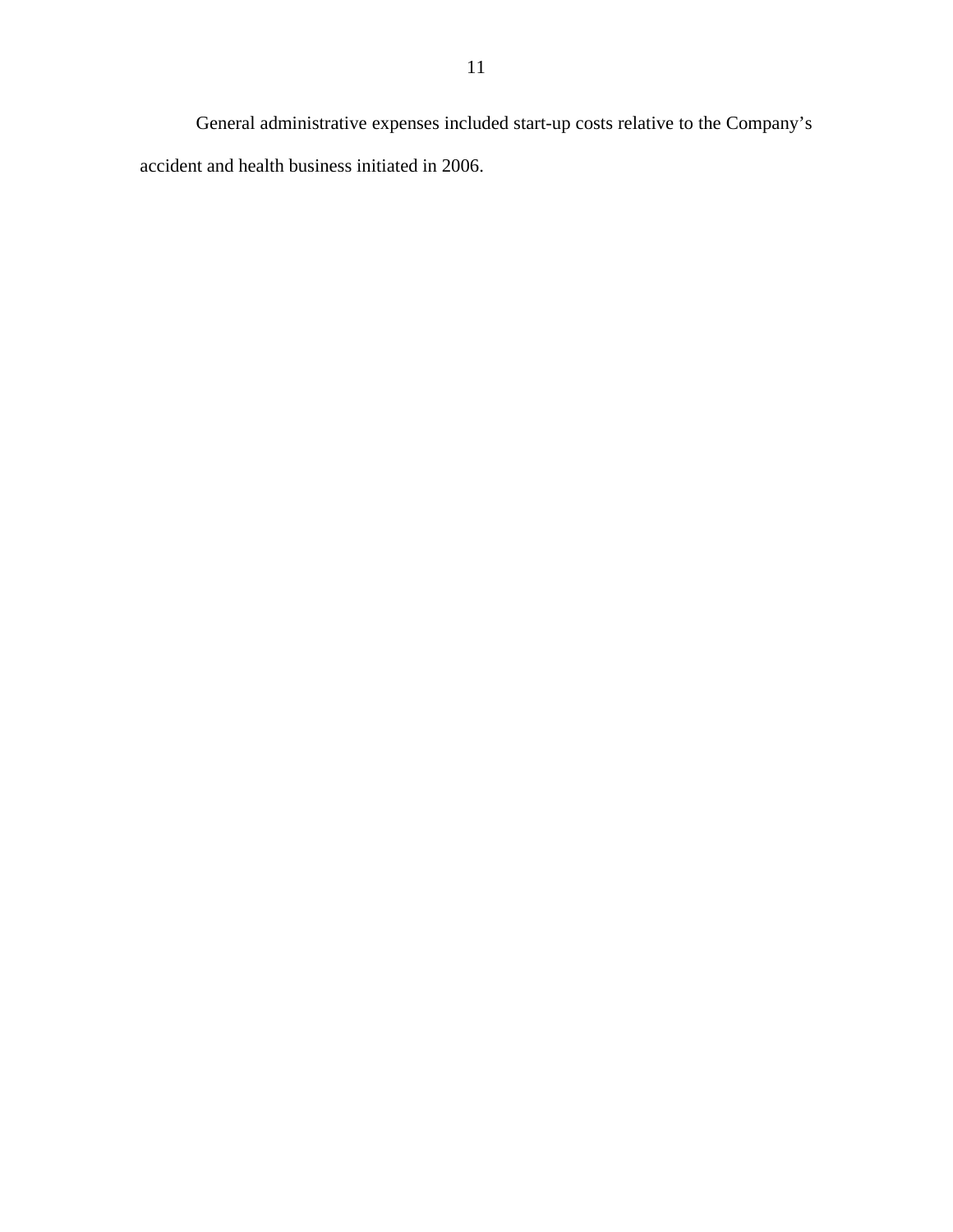# 4. FINANCIAL STATEMENTS

# A. Balance Sheet

The following shows the assets, liabilities and capital and surplus as determined by this examination as of December 31, 2006. This statement is the same as the balance sheet filed by the Company.

| Assets                                                         |                 |        |                |               | <b>Net</b>         |
|----------------------------------------------------------------|-----------------|--------|----------------|---------------|--------------------|
|                                                                | Assets          | Assets | Non Admitted   |               | Admitted<br>Assets |
| <b>Bonds</b>                                                   | \$ 301,503      | \$     | $\overline{0}$ |               | \$301,503          |
| <b>Stock</b>                                                   | 42,123          |        |                |               | 42,123             |
| Cash and Short-term investments                                | 325,400         |        |                |               | 325,400            |
| Investment Income due and accrued<br>Receivable from Affiliate | 3,683<br>22,164 |        |                |               | 3,683<br>22,164    |
| Net Deferred Tax Asset                                         | 229,858         |        | 223,058        |               | 6,800              |
|                                                                |                 |        |                |               |                    |
| <b>Total assets</b>                                            | \$924,731       | \$     | 223,058        |               | \$701,673          |
| Liabilities, Reserves & Other Funds                            |                 |        |                |               |                    |
| Claims Unpaid                                                  |                 |        |                | \$            | 1,150              |
| Unpaid Claim adjustment Expense                                |                 |        |                |               | 79                 |
| Premiums Received in Advance                                   |                 |        |                |               | 22,164             |
| General Expenses Due and Accrued                               |                 |        |                |               | 5,293              |
| <b>Aggregate Health Policy reserves</b>                        |                 |        |                |               | 5,000              |
| Amounts Due to Parent, Subsidiaries and Affiliates             |                 |        |                |               | 813                |
| <b>Total liabilities</b>                                       |                 |        |                | \$            | 34,499             |
| Surplus and Other Funds                                        |                 |        |                |               |                    |
| <b>Common Capital Stock</b>                                    |                 |        |                | \$            | 200,000            |
| Gross Paid In and Contributed Surplus                          |                 |        |                |               | 539,806            |
| <b>Unassigned Funds</b>                                        |                 |        |                |               | (72, 632)          |
| <b>Total Capital and Surplus</b>                               |                 |        |                | \$            | 667,174            |
| Total Liabilities, Surplus and other Funds                     |                 |        |                | $\mathcal{S}$ | 701,673            |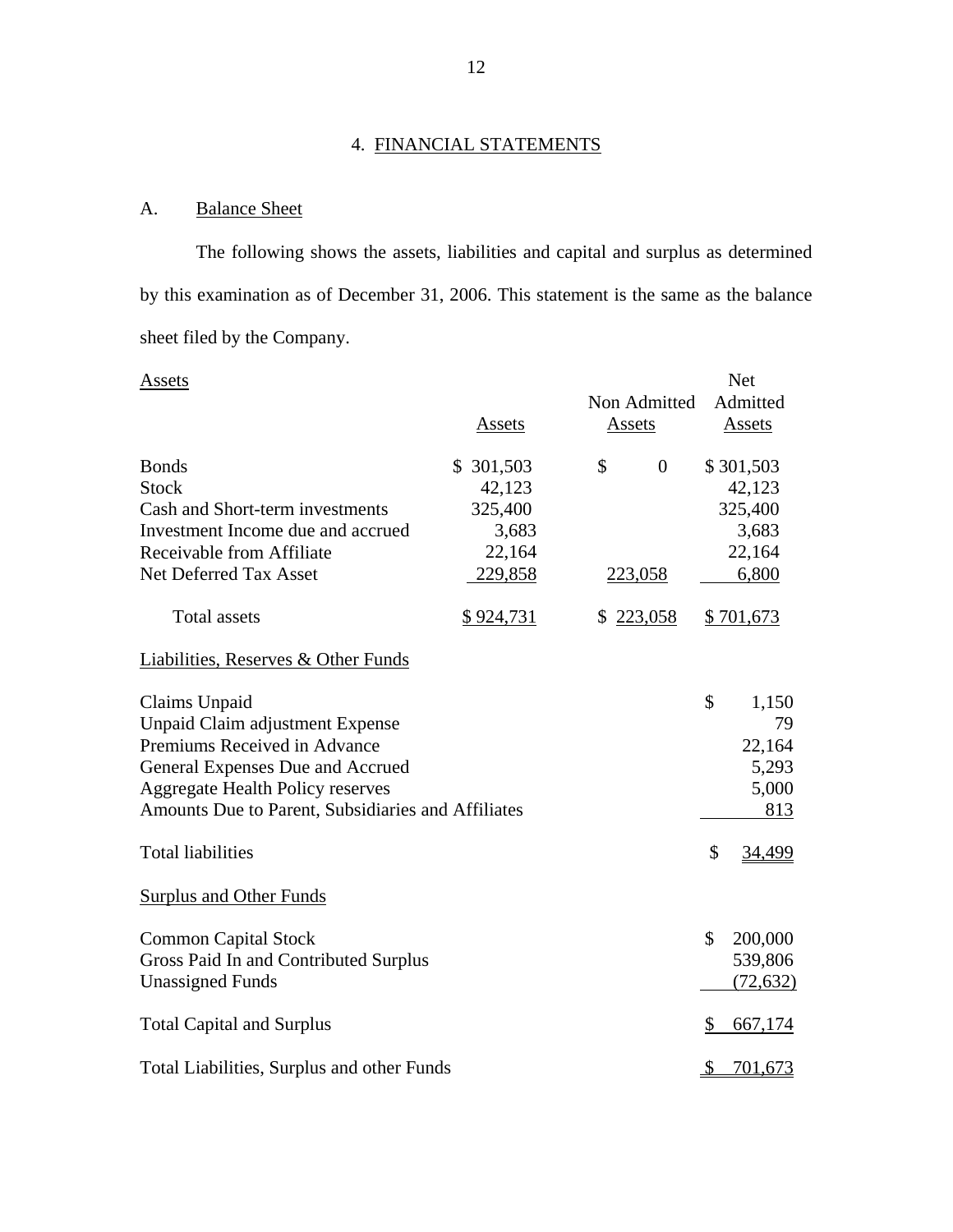The Internal Revenue Service has not completed any of its audits of the consolidated federal income tax returns filed on behalf of the Company through tax year 2006. The examiner is unaware of any potential exposure of the Company to any further tax assessment and no liability has been established herein relative to such contingency.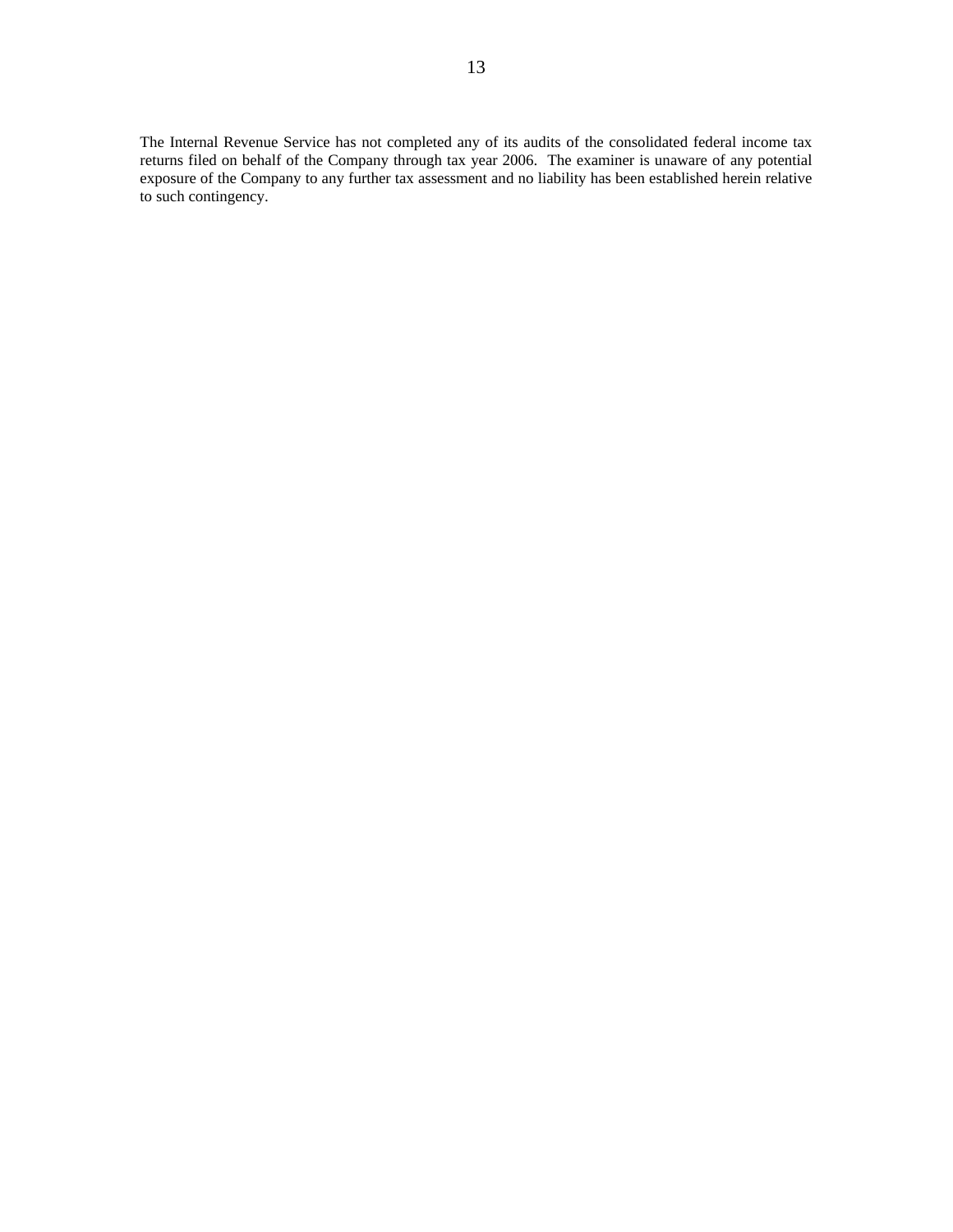B. Statement of revenue & expenses and changes in capital and surplus:

Capital and surplus decreased by \$49,675 during the seven years under examination, January 1, 2000 through December 31, 2006 detailed as follows:

| Revenue                                 |             |             |               |
|-----------------------------------------|-------------|-------------|---------------|
| Net Premium Income                      |             |             | \$<br>2,888   |
| Net Investment Income                   |             |             | 75,991        |
| Miscellaneous Income                    |             |             | 56,546        |
| <b>Total Income</b>                     |             |             | \$<br>135,425 |
| Expenses                                |             |             |               |
| Hospital/medical benefits               | \$<br>4,459 |             |               |
|                                         |             |             |               |
| <b>Total Hospital/Medical</b>           |             | \$<br>4,459 |               |
|                                         |             |             |               |
| Administrative expenses                 |             |             |               |
| <b>Claim Adjustment Expenses</b>        | 125         |             |               |
| General Administrative Exp.             | 515,405     |             |               |
| <b>Reserves for Accident and Health</b> |             |             |               |
| Contracts                               | 5,000       |             |               |
|                                         |             |             |               |
| Total administrative expenses           |             | 520,530     |               |
|                                         |             |             |               |
| Total expenses                          |             |             | 524,989       |
|                                         |             |             |               |
| Net Income (Loss) before Fed. Tax       |             |             | \$(389,564)   |
| <b>Federal Tax Incurred</b>             |             |             | $\theta$      |
|                                         |             |             |               |
| Net Income/Loss                         |             |             | $$$ (389,564) |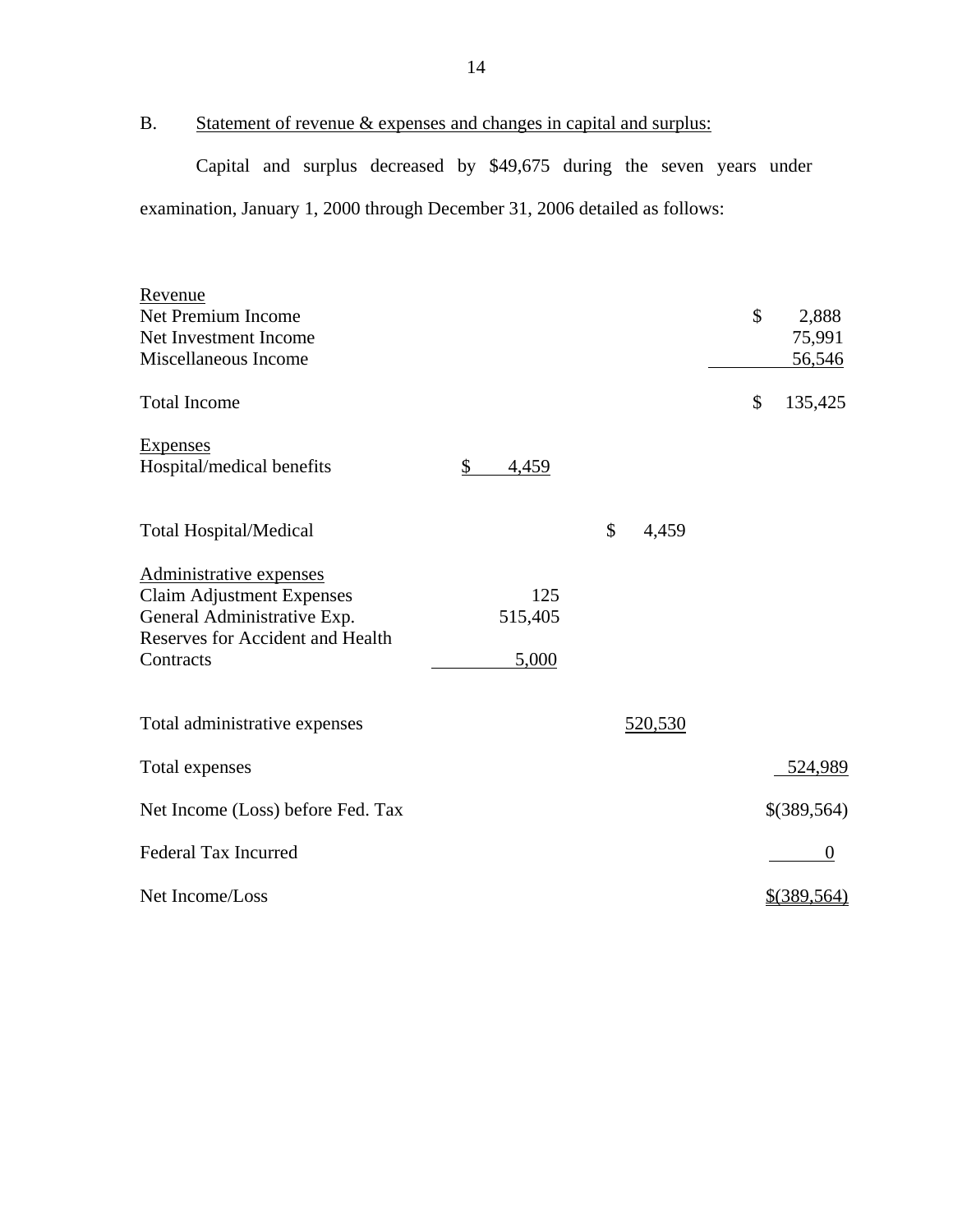# Change in capital and surplus

| Capital and Surplus per report on<br>examination as of December 31, 1999 |                            |                                              | \$716,849 |
|--------------------------------------------------------------------------|----------------------------|----------------------------------------------|-----------|
| Net loss                                                                 | Gains in<br><b>Surplus</b> | Losses in<br><b>Surplus</b><br>\$ (389, 564) |           |
| Deferred Income Tax                                                      | \$229,858                  |                                              |           |
| Non Admitted Assets and Related Items                                    |                            | (55,887)                                     |           |
| Paid in Surplus                                                          | 286,806                    |                                              |           |
| Aggregate Write Ins for gains or losses in                               |                            | (120, 889)                                   |           |
| Surplus                                                                  |                            |                                              |           |
| Rounding                                                                 |                            |                                              |           |
| Total gains and (losses)                                                 | 516,665<br>\$              | (566, 340)                                   |           |
| Net decrease in capital and surplus                                      |                            |                                              | (49,675)  |
| Total capital and surplus per this examination                           |                            |                                              |           |
| report as of December 31, 2006                                           |                            |                                              | \$667,174 |

# 5. CLAIMS UNPAID

The examination liability of \$1,150 is the same as the amount reported by the Company as of December 31, 2006. The examination analysis was conducted in accordance with generally accepted actuarial principles and practices and was based on statistical information contained in the Company's internal records and in its filed annual statements.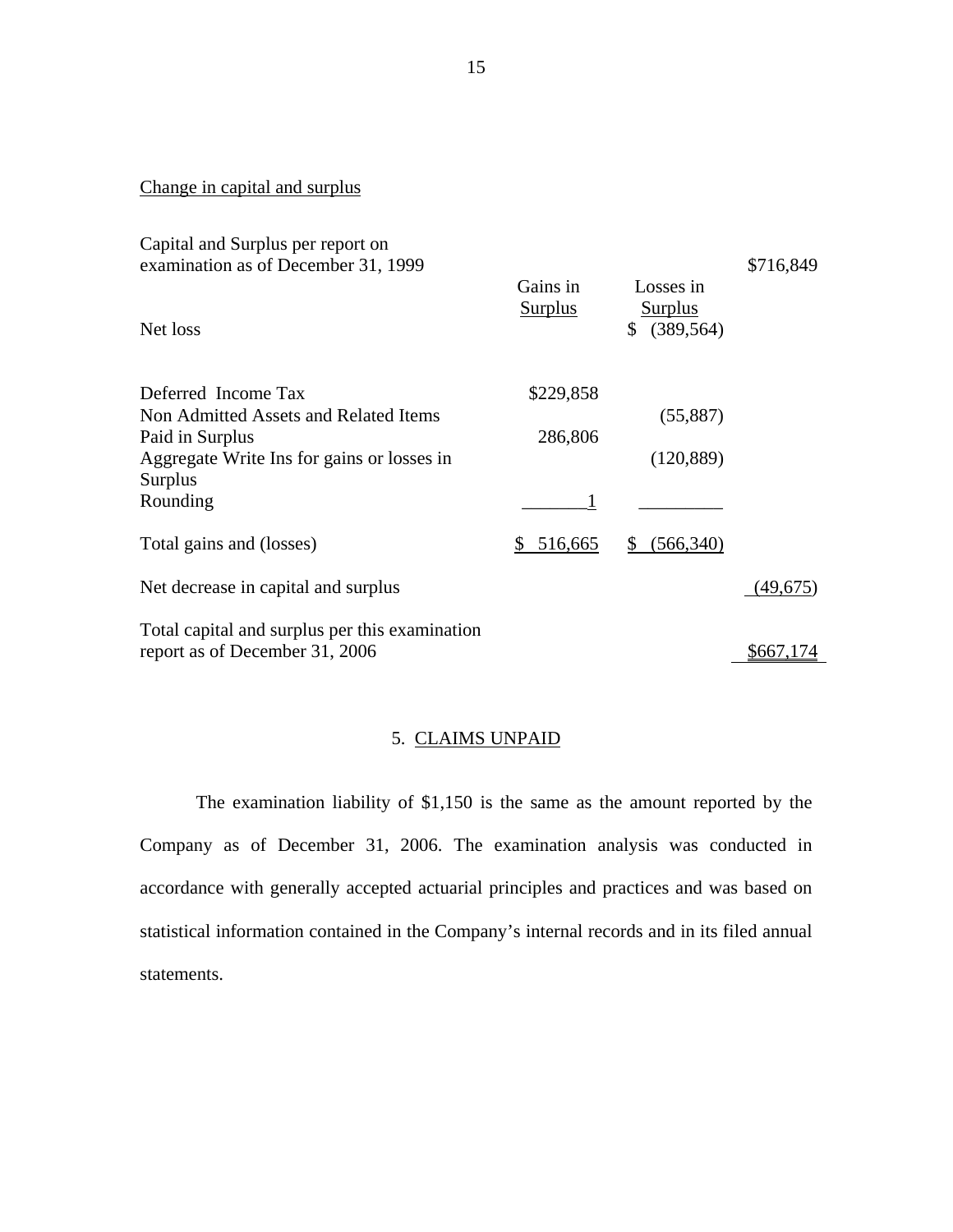#### 6. MARKET CONDUCT ACTIVITIES

In the course of this examination, a review was made of the manner in which the Company conducts its business practices and fulfills its contractual obligations to policyholders and claimants. The review was general in nature and is not to be construed to encompass the generally more precise scope of a market conduct investigation.

The general review was directed at practices of the Company in the following major areas:

- A. Policy forms/rates
- $B<sub>1</sub>$ Claims processing
- C. Utilization review

#### A. Policy forms/rates

1. The examiner reviewed the Company's premium rates for the group that was underwritten by RHICNY effective August 1, 2006. Such review revealed that the premium rates charged differed from the premium rates filed with and approved by this Department.

The rates for the group were discounted as noted in the table below.

|        | Premium Charged | <b>NYSID</b> | $\%$     |
|--------|-----------------|--------------|----------|
|        | monthly Rate    | Approved     | Discount |
|        |                 | rates        |          |
| Single | \$25.56         | \$36.09      | 29.18%   |
| Family | \$69            | \$98.93      | 30.26%   |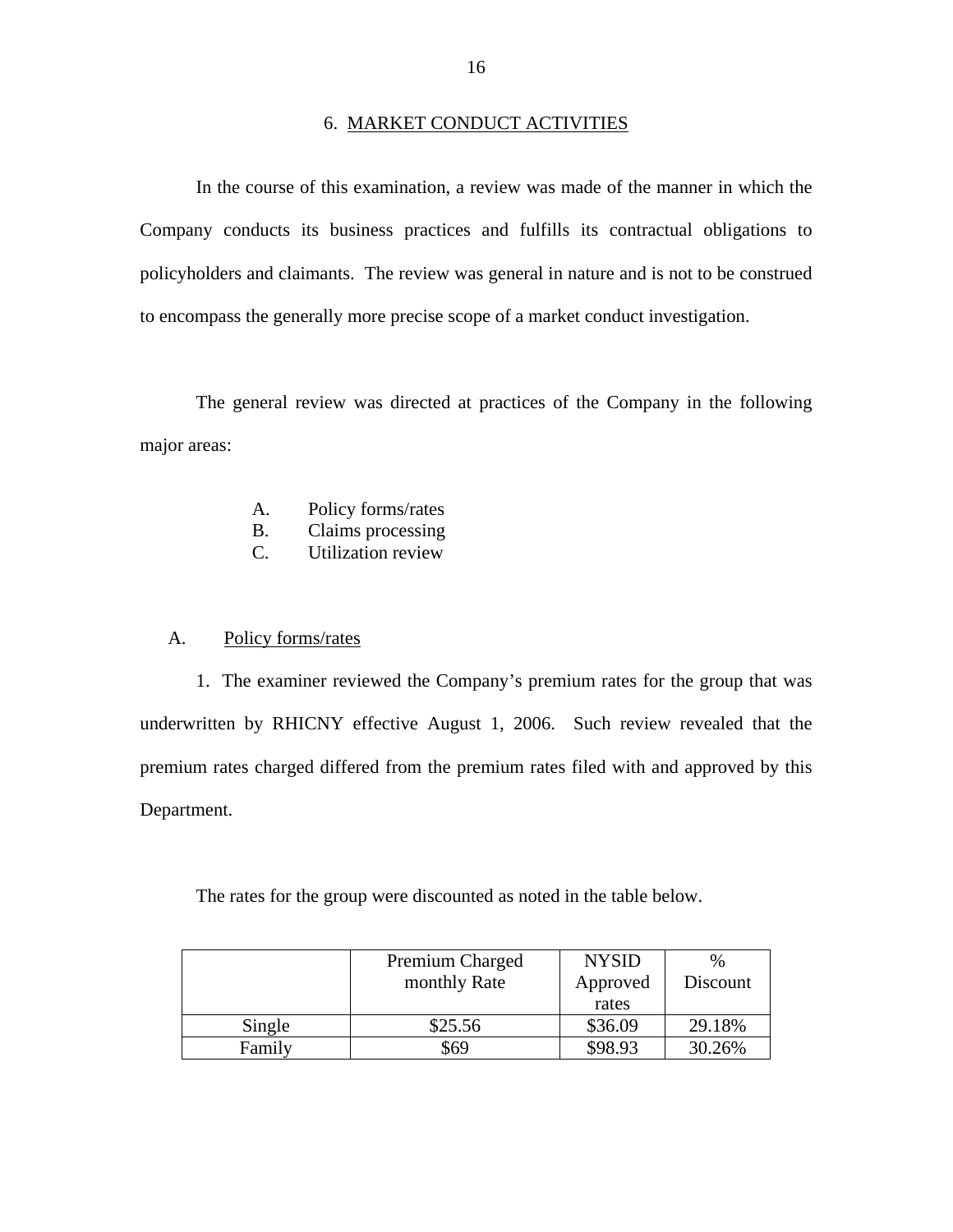New York Insurance Department Regulation 62, (11 NYCRR 52.40(e)) states in

part:

 $"$ (e)(1) A rate filing shall accompany every policy, and rider or endorsement affecting benefits submitted to the Department for approval unless schedules of rates shall be identified by reference to specific page number(s) of the manual, formulas or schedules on file."

In accordance with the New York Insurance Department Regulation 62, (11

NYCRR 52.2(1)) group insurance is defined as follows:

"…(l) Group insurance means insurance written under the provisions of Section 4235 or 4305 of the New York Insurance Law."

Section  $4235(f)(4)(D)$  of the New York Insurance Law references dental services

and states the following:

"(4) Notwithstanding any provisions of a policy of group accident, group health or group accident and health insurance, whenever such policy provides for reimbursement for:

(D) any dental service which is within the lawful scope of practice of a licensed dentist, a subscriber to such policy shall be entitled to reimbursement for such service whether the said service is performed by a physician or licensed dentist and when such policy or any certificate issued there under or delivered or issued for delivery without the state by an authorized insurer so provides, covered persons residing in this state shall be entitled to reimbursement for dental services as herein provided;"

The Company's use of a discounted community rating methodology which was

not filed or approved by this Department is noted as a violation of the New York

Insurance Department Regulation 62, (11 NYCRR 52.40(e)).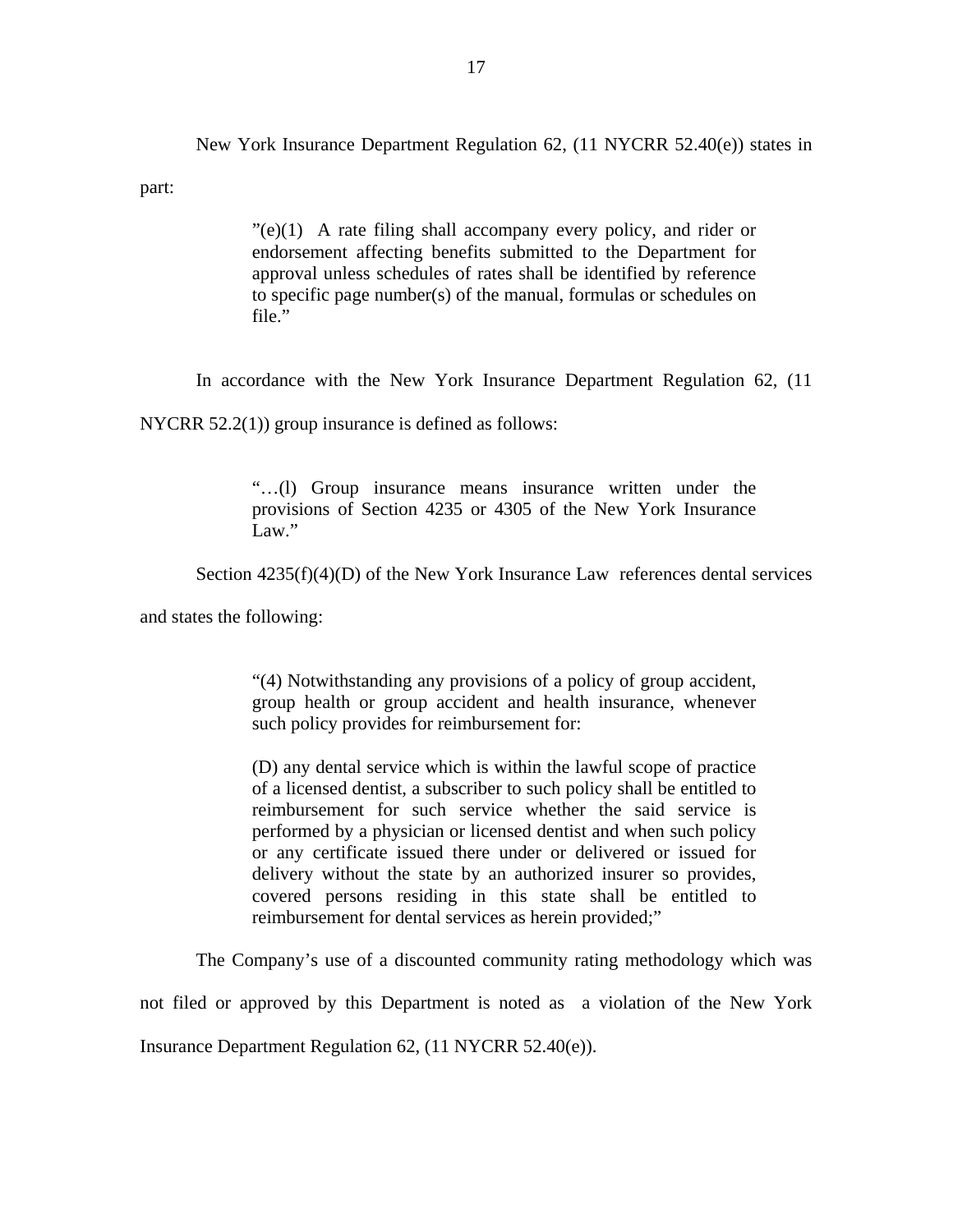It is recommended that the Company comply with New York Insurance Department Regulation 62 (11 NYCRR 52.40(e)) and discontinue the unapproved discounting and deviation of its filed and approved premium rates.

2. A review of the annual statement unearned premium balance revealed that RHICNY, beginning in 2007, issued coverage to individual retirees for a premium charge. RHICNY did not file with the Insurance Department individual subscriber premium rates and policy forms for this type of program prior to its use.

The Company's use of policy forms and rates for individual accident and health insurance coverage not filed or approved by this Department is noted as a violation of Section 3231(d) of the New York Insurance Law.

Section 3231(d) of the New York Insurance Law states in part:

"Not withstanding any other provision of this chapter to the contrary, no policy form subject to this section shall be issued or delivered, nor any insurance contract entered into, unless and until the insurer has filed with the superintendent a schedule of premiums, not to exceed twelve months in duration, to be paid under the policy forms and obtained the superintendent's approval thereof. "

It is recommended that the Company comply with Section 3231(d) of the New York Insurance Law and file for approval with this Department the premium rates and policy forms used for individual insurance coverage issued to subscribers in 2007.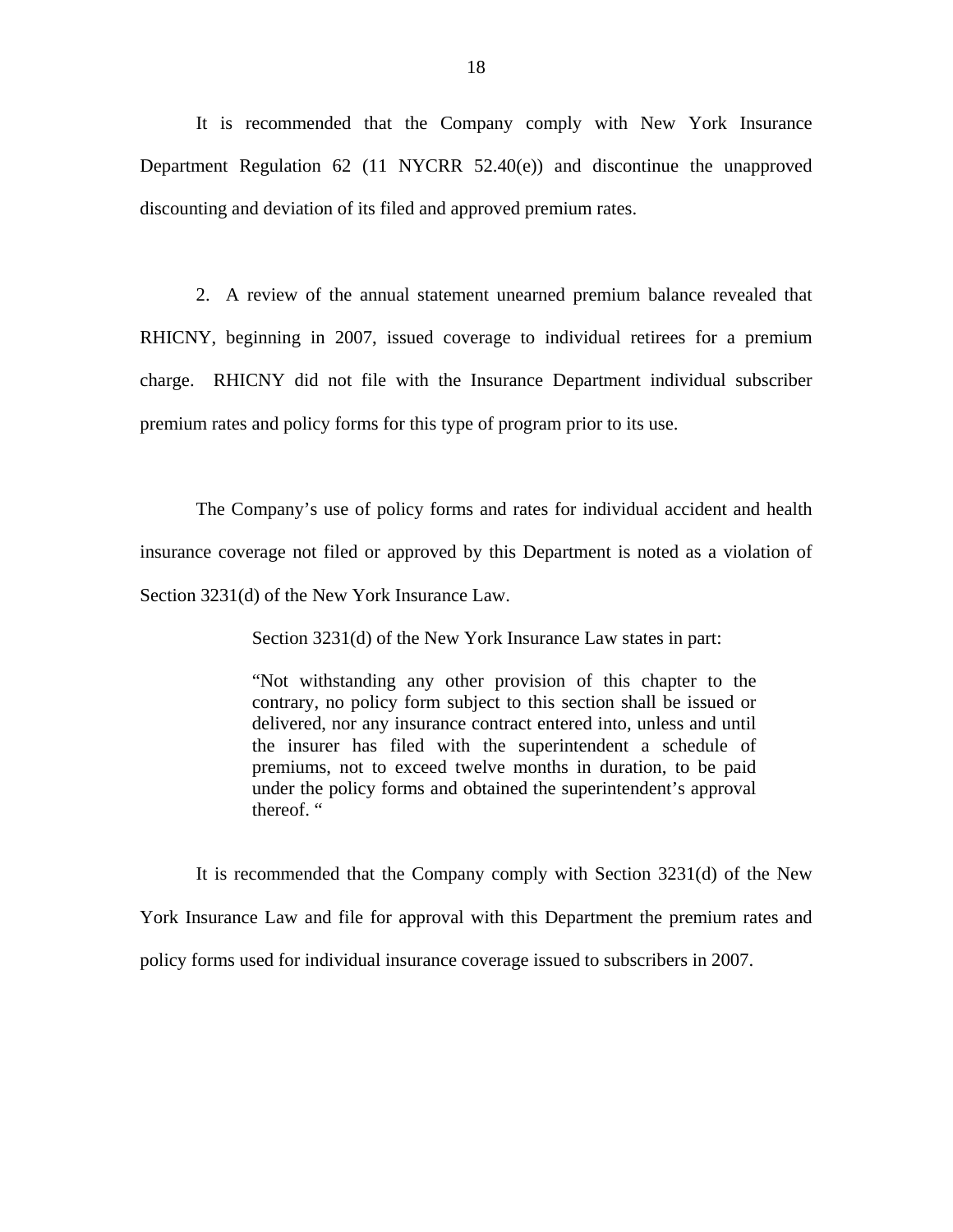#### B. Claims processing

#### 1. Prompt Payment Law

A review was made of the Company's compliance with Section 3224-a of the New York Insurance Law (Prompt Payment Law).

No problem areas were noted.

### 2. Explanation of Benefits Statements:

Explanation of Benefits Statements (EOBs) are an integral part of the link between the subscriber/contract-holder and their insurer, providing vital information as to how a claim was processed.

Section 3234(a) of the New York Insurance Law states in part:

"Every insurer, including health maintenance organizations … is required to provide the insured or subscriber with an explanation of benefits form in response to the filing of any claim under a policy…"

Section 3234(c) of the New York Insurance Law creates an exception to the

requirements for the issuance of an EOB established in Section 3232(a) of the New York

Insurance Law as follows:

"…insurers…shall not be required to provide the insured or subscriber with an explanation of benefits form in any case where the service is provided by a facility or provider participating in the insurer's program and full reimbursement for the claim, other than a co-payment that is ordinarily paid directly to the provider at the time the service is rendered, is paid by the insurer directly to the participating facility or provider."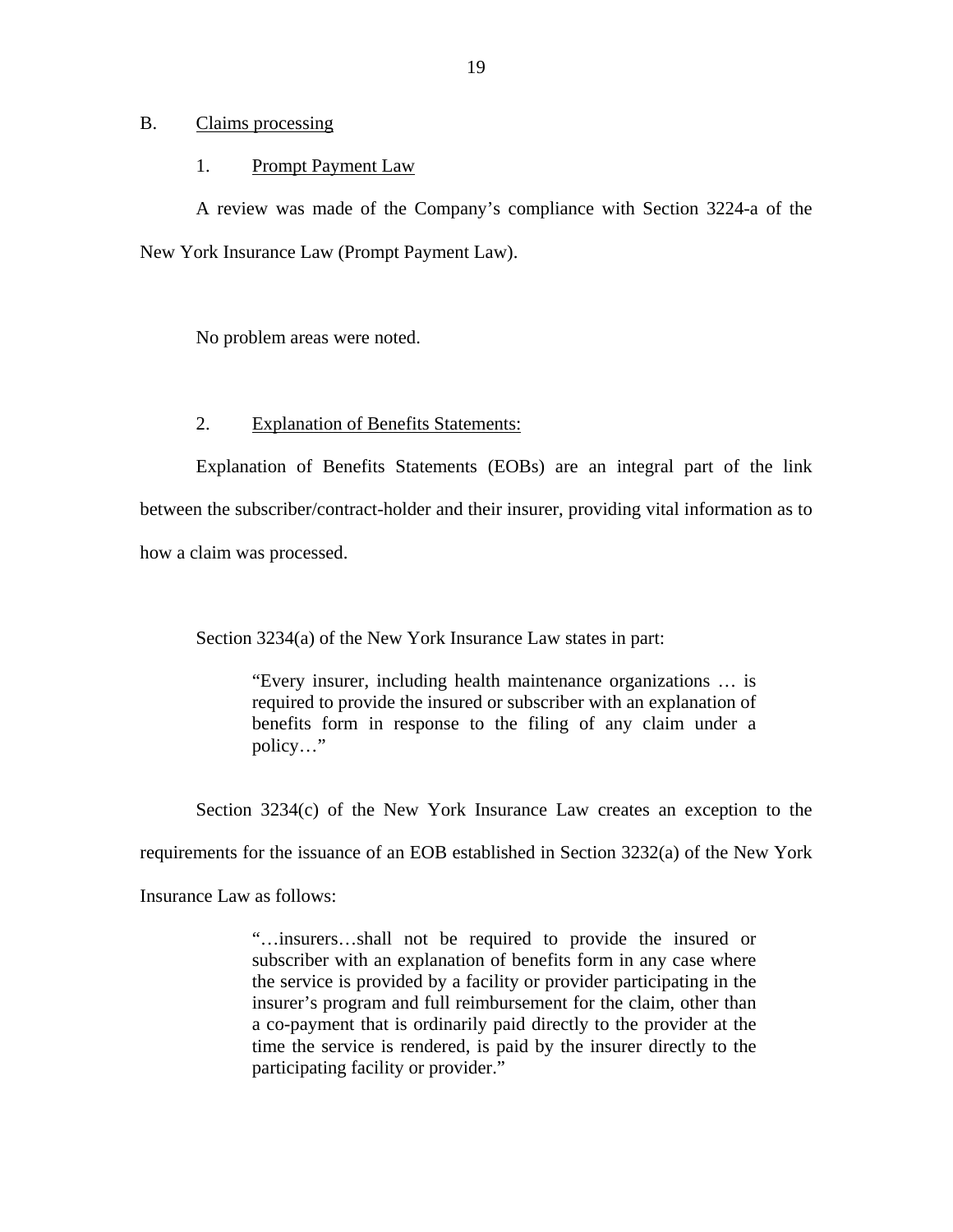In addition, Section 3234(b) of the New York Insurance Law sets forth minimum

standards for content of an EOB as follows:

"The explanation of benefits form must include at least the following:

(1) the name of the provider of service the admission or financial control number, if applicable;

(2) the date of service;

(3) an identification of the service for which the claim is made;

(4) the provider's charge or rate;

(5) the amount or percentage payable under the policy or certificate after deductibles, co-payments, and any other reduction of the amount claimed;

(6) a specific explanation of any denial, reduction, or other reason, including any other third-party payor coverage, for not providing full reimbursement for the amount claimed; and

(7) a telephone number or address where an insured or subscriber may obtain clarification of the explanation of benefits, as well as a description of the time limit, place and manner in which an appeal of a denial of benefits must be brought under the policy or certificate **and a notification that failure to comply with such requirements may lead to forfeiture of a consumer's right to challenge a denial or rejection, even when a request for clarification has been made."** 

A review of the Company's paid and denied claims for members/providers residing or located in New York during the period from January 1, 2006 to December 31, 2006 was performed. The review revealed that all EOBs issued by the Company failed to contain all the language required by Section 3234(b) of the New York Insurance Law. The Company's EOBs, in the form as presented to the examiners would not be sufficient to serve as a proper EOB. The subscribers were not informed that failure to comply with the time limits of appeal may lead to forfeiture of their right to challenge a denial or rejection even when a request for clarification has been made.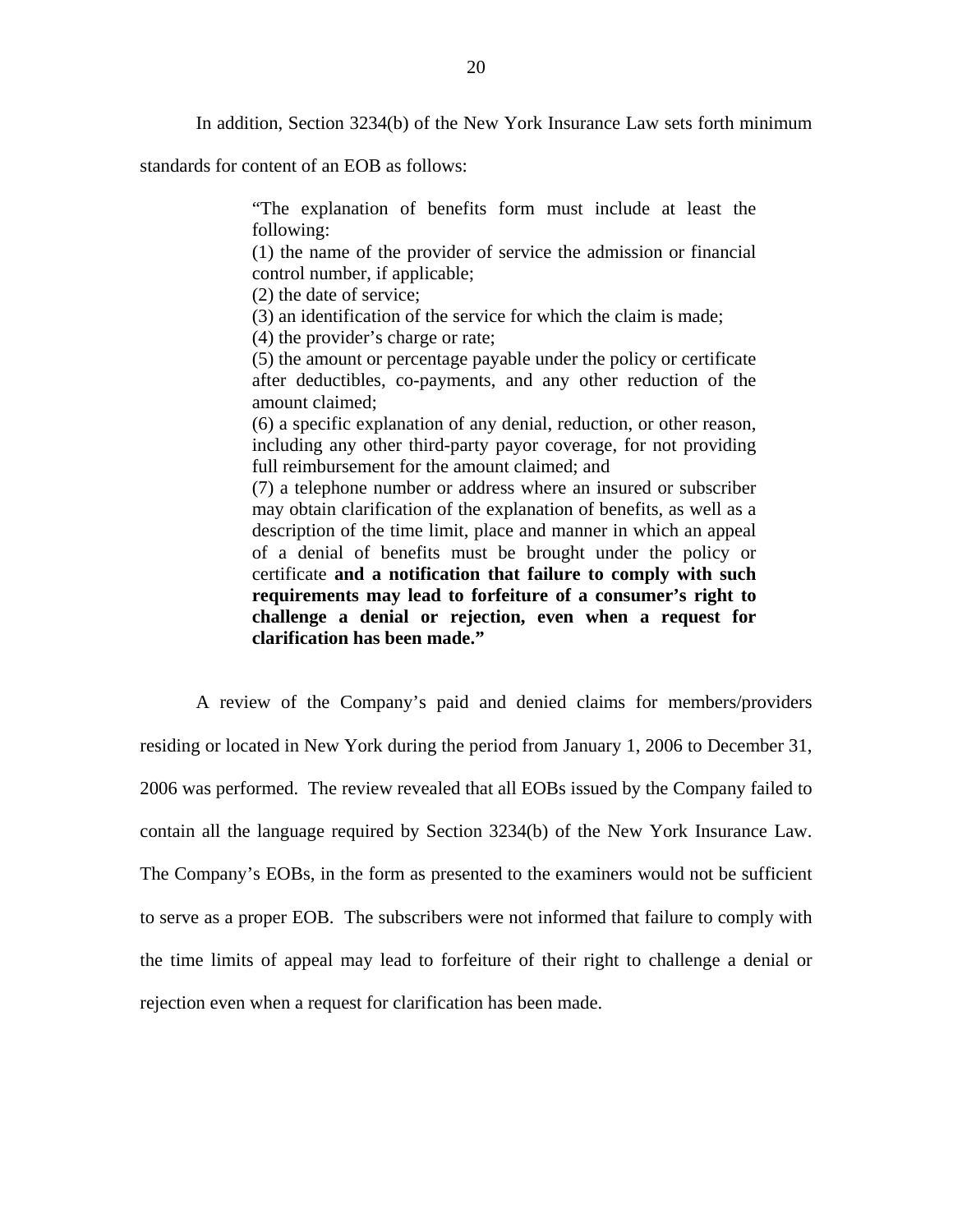It is recommended that the Company issue EOBs that include all of the requisite information required by Sections 3234(b) of the New York Insurance Law. Accordingly, subscribers will be properly informed of their appeal rights.

## 3. Utilization review

Article 49 of the New York Insurance Law sets forth the minimum utilization review program requirements including standards for: registration of utilization review agents; utilization review determinations; and appeals of adverse determinations by utilization review agents. Article 49 of the New York Insurance Law also establishes the insured's right to an external appeal of a final adverse determination by a health care plan. In addition, relative to retrospective adverse determinations, an insured's health care provider shall have the right to request an external appeal.

The Company does not have in place a Utilization review program in accordance with the guidelines set forth in Section 4901(a) of the New York Insurance Law.

Section 4901(a) of the New York Insurance Law states:

"Every utilization review agent shall biennially report to the superintendent of insurance, in a statement subscribed and affirmed as true under the penalties of perjury, the information required pursuant to subsection (b) of this section."

It is recommended that the Company submit to the Insurance Department a utilization review program as required by Section 4901(a) of the New York Insurance Law.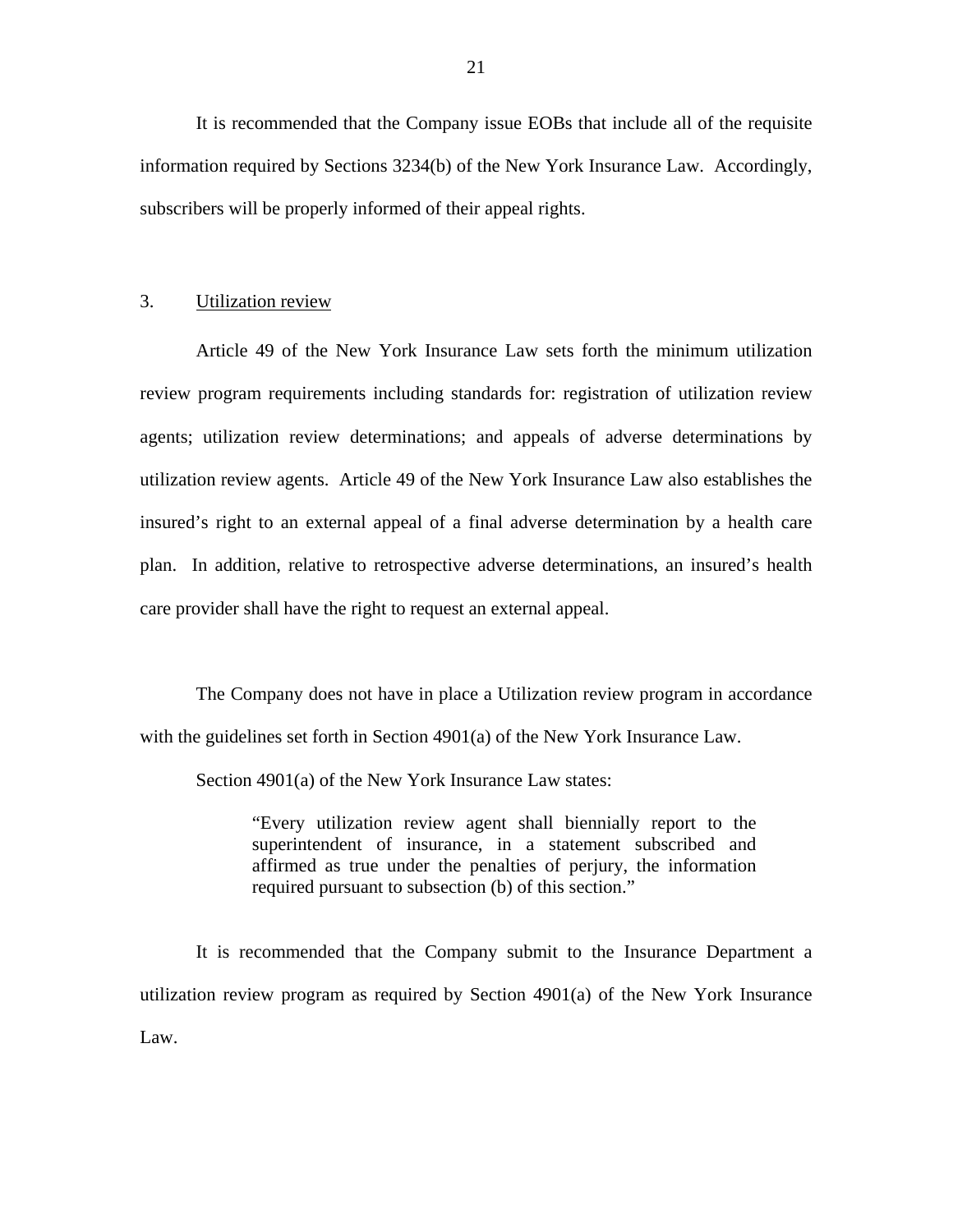### 7. SUMMARY OF COMMENTS AND RECOMMENDATIONS

<span id="page-23-0"></span>The following is a summary of the comments and recommendations included within the body of this report on examination.

#### **ITEM**

### PAGE NO

- A. It is recommended that the Company ensure that conflict of interest statements for directors and officers are completed and maintained on file. 6
- B. It is recommended that the Company comply with New York 18 Insurance Department Regulation 62 (11 NYCRR 52.40(e)) and discontinue the unapproved discounting and deviation of its filed rates with this Department.
- C. It is recommended that the Company comply with Section 18 3231(d) of the New York Insurance Law and file for approval the premium rates and policy forms used for individual insurance coverage issued to subscribers in 2007.
- D. It is recommended that the Company issue EOBs that include all 21 of the requisite information required by Sections 3234(b) of the New York Insurance Law. Accordingly, subscribers will be properly informed of their appeal rights.
- E. It is recommended that the Company submit to the Insurance 21 Department a utilization review program as required by Section 4901(a) of the New York State Insurance Law